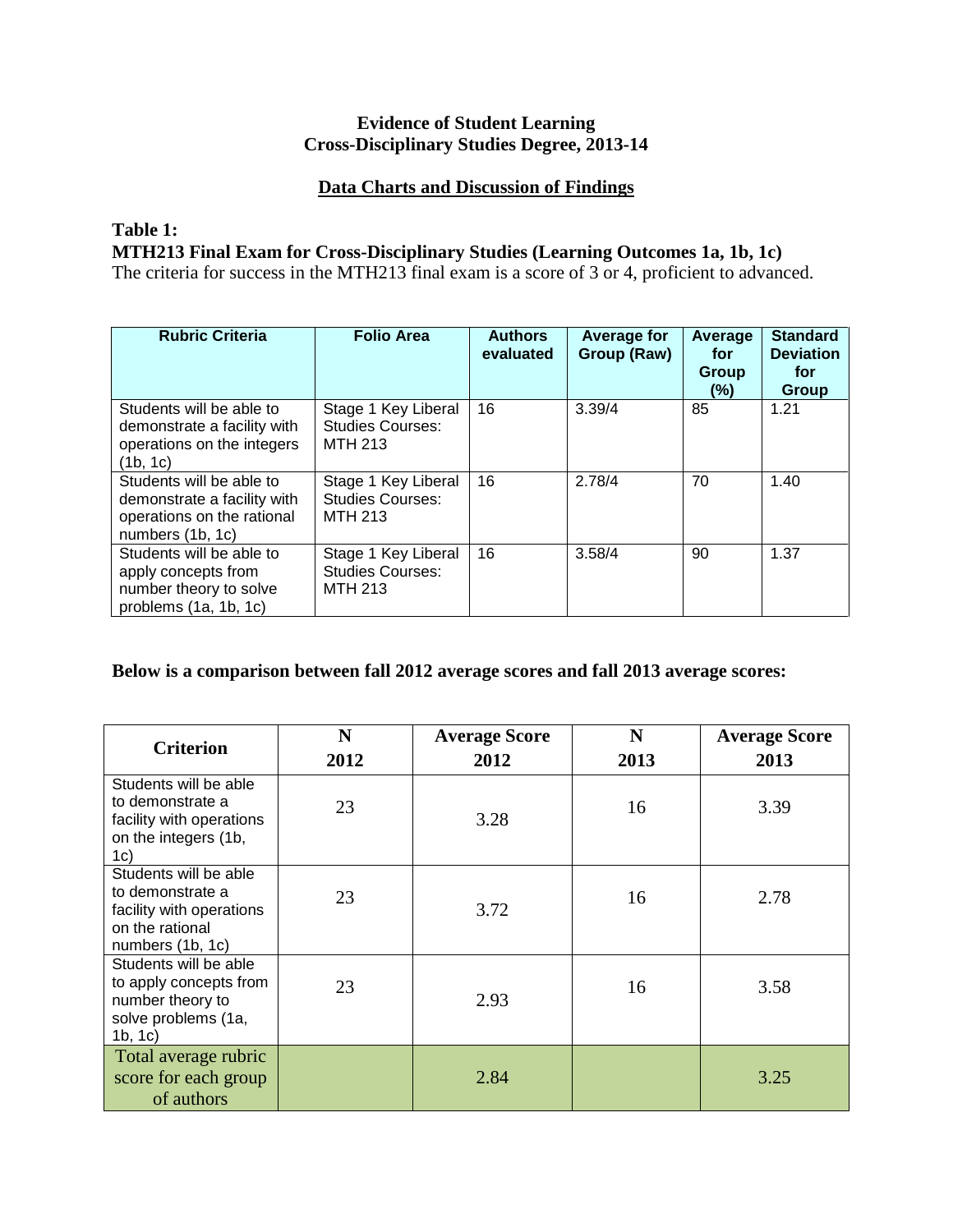Analysis of Results: Cross-Disciplinary Studies students are scoring at a proficient level on criterion 1 and 3 related to operations on the integers and on applying concepts to solve problems. Criterion 2, facility with operations, is just below proficient and is an area for growth. Also noted is that Criterion 3 average was in most need of improvement and grew the most with an increase of .41.

Use of Results: The math department meets every year as a teaching team to make teaching decisions based on these results. The outcome of this meeting last year was a significant improvement on Criterion 3. This year the focus will be on Criterion 2, facility with operations, to determine what courses and instructional delivery can improve student achievement in this area.

#### --------------------------------------------------------------------------------------------------------------------- **Table 2:**

#### **Teaching Performance Assessment TASK 2 (Learning Outcome 1c, 1d)**

The criteria for success for TPA Task 2 is a score of 3 or 4 in each criteria, proficient to advanced.

#### **2013-14 data:**

| <b>Rubric Criteria</b>                               | <b>Folio Area</b>        | <b>Authors</b><br>evaluated | <b>Average for</b><br>Group (Raw) | <b>Average for</b><br>Group (%) |
|------------------------------------------------------|--------------------------|-----------------------------|-----------------------------------|---------------------------------|
| <b>Establishing Goals and</b><br>Standards.          | Designing<br>Instruction | 16                          | 3.00/4                            | 75.00                           |
| Learning about Students.                             | Designing<br>Instruction | 16                          | 3.00/4                            | 75.00                           |
| Planning for Instruction.                            | Designing<br>Instruction | 16                          | 3.00/4                            | 75.00                           |
| Making Adaptations.                                  | Designing<br>Instruction | 16                          | 2.81/4                            | 70.31                           |
| <b>Using Subject-Specific</b><br>Pedagogical Skills. | Designing<br>Instruction | 16                          | 2.94/4                            | 73.44                           |
| Reflecting.                                          | Designing<br>Instruction | 16                          | 2.88/4                            | 71.88                           |
| <b>Average of 6 Criterion</b><br><b>Averages</b>     |                          |                             | 2.94/4 (74%)                      | 73.43                           |

#### **2012-13 data:**

| <b>Rubric Criteria</b>               | <b>Folio Area</b>        | <b>Authors</b><br>evaluated | <b>Average for</b><br>Group (Raw) | <b>Average for</b><br>Group (%) |
|--------------------------------------|--------------------------|-----------------------------|-----------------------------------|---------------------------------|
| Establishing Goals and<br>Standards. | Designing<br>Instruction | 13                          | 2.85/4                            | 71.15                           |
| Learning about Students.             | Designing<br>Instruction | 13                          | 2.62/4                            | 65.38                           |
| Planning for Instruction.            | Designing<br>Instruction | 13                          | 2.85/4                            | 71.15                           |
| Making Adaptations.                  | Designing<br>Instruction | 13                          | 2.46/4                            | 61.54                           |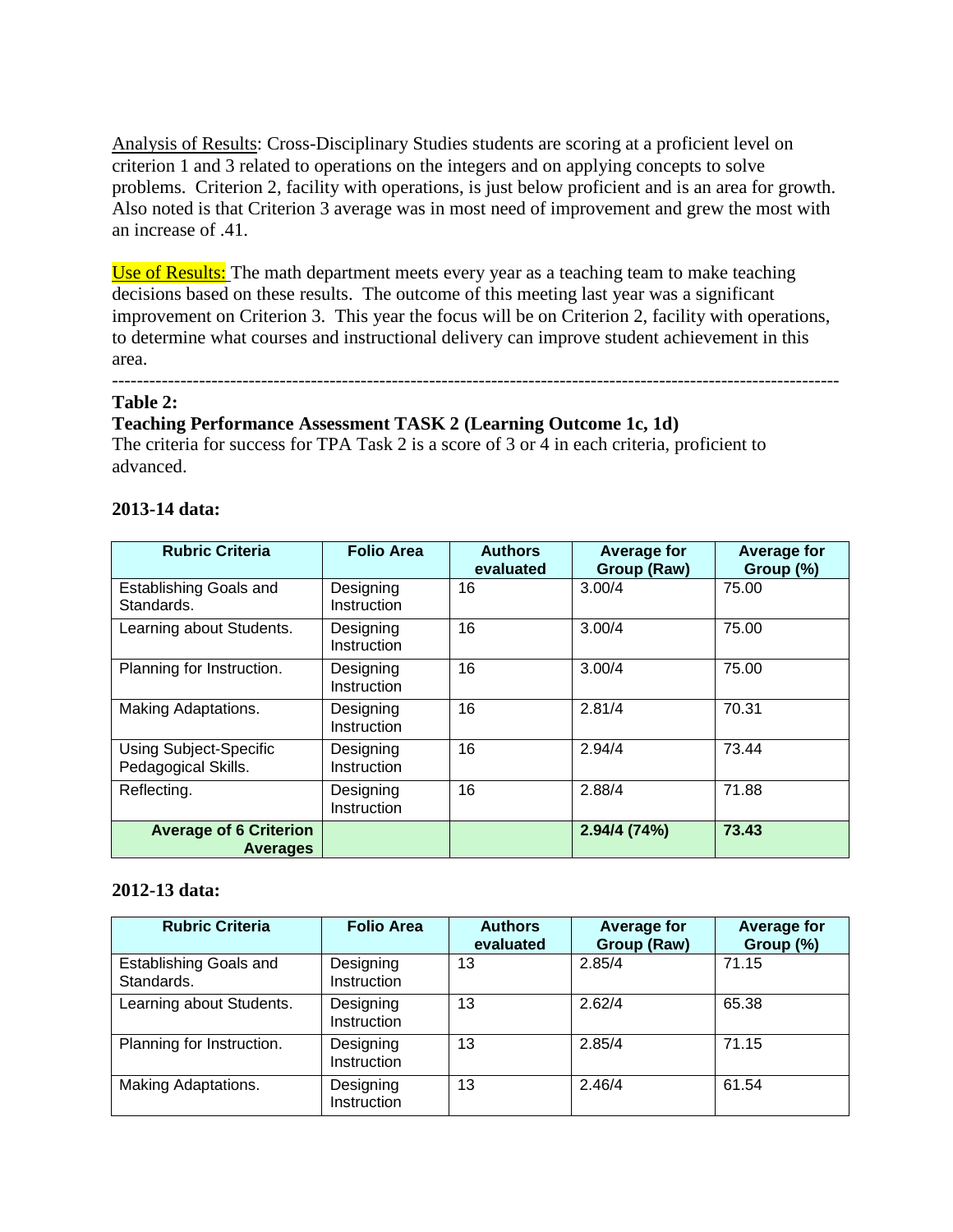| Using Subject-Specific<br>Pedagogical Skills.    | Designing<br>Instruction | 13 | 2.85/4          | 71.15 |
|--------------------------------------------------|--------------------------|----|-----------------|-------|
| Reflecting.                                      | Designing<br>Instruction | 13 | 2.69/4          | 67.31 |
| <b>Average of 6 Criterion</b><br><b>Averages</b> |                          |    | 2.72/4 (67.95%) | 67.95 |

# Analysis of Results:

Three of 16 candidates did not pass this summative performance assessment on their first attempt, one more than last year. This is an 82% pass rate, lower than last year's pass rate of 85%. Candidates improved their scores in every criterion, however. (scores of 3 and 4 are considered proficient and advanced).

A look at each individual criteria shows a relative strength in the categories of **Establishing Goals and Standards, Learning about Students and Planning for Instruction,** with a mean score of 3.0. The candidates receive solid exposure to and practice of how to plan and deliver relevant instruction using effective pedagogy. This concept is introduced in foundational courses, applied in methods courses and assessed in fieldwork. A relative area for growth is in the category of **Making Adaptations,** with a mean score of 2.81, though higher than the previous year at 2.46. Again lower than last year.

Use of Results: The unit will add content to courses EDU302 and EDU404 on the practice of reflecting on what the candidates have learned about their students and in making appropriate instructional and content adaptations to meet the needs of those students, throughout candidate coursework and fieldwork experiences. Fieldwork reflection assignments are added for the 2014-15 school year.

# **Table 3:**

**EDU 302 "Philosophy of Education" Signature Assignment (Learning Outcome 1d, 2a, 2b)** The criteria for success in the EDU302 signature assignment is a score of 3 or 4, proficient to advanced, in each rubric criteria. Note: This course changed course numbers from the previous year to EDU302 (formerly EDU402).

---------------------------------------------------------------------------------------------------------------------

# **Data for 2013-14:**

| <b>Rubric Criteria</b>                                                | <b>Folio Area</b>                                    | <b>Authors</b><br>evaluated | Average<br>for<br>Group<br>(Raw) | Average<br>for<br>Group<br>(%) | <b>Median</b><br>for<br>Group | <b>Standard</b><br><b>Deviation</b><br>for Group |
|-----------------------------------------------------------------------|------------------------------------------------------|-----------------------------|----------------------------------|--------------------------------|-------------------------------|--------------------------------------------------|
| Statement of belief<br>on students,<br>learning, teachers,<br>schools | Stage 3: Initial<br>Cred<br>Requirements:<br>EDU 302 | 30                          | 2.76/4                           | 69%                            | N/A                           | N/A                                              |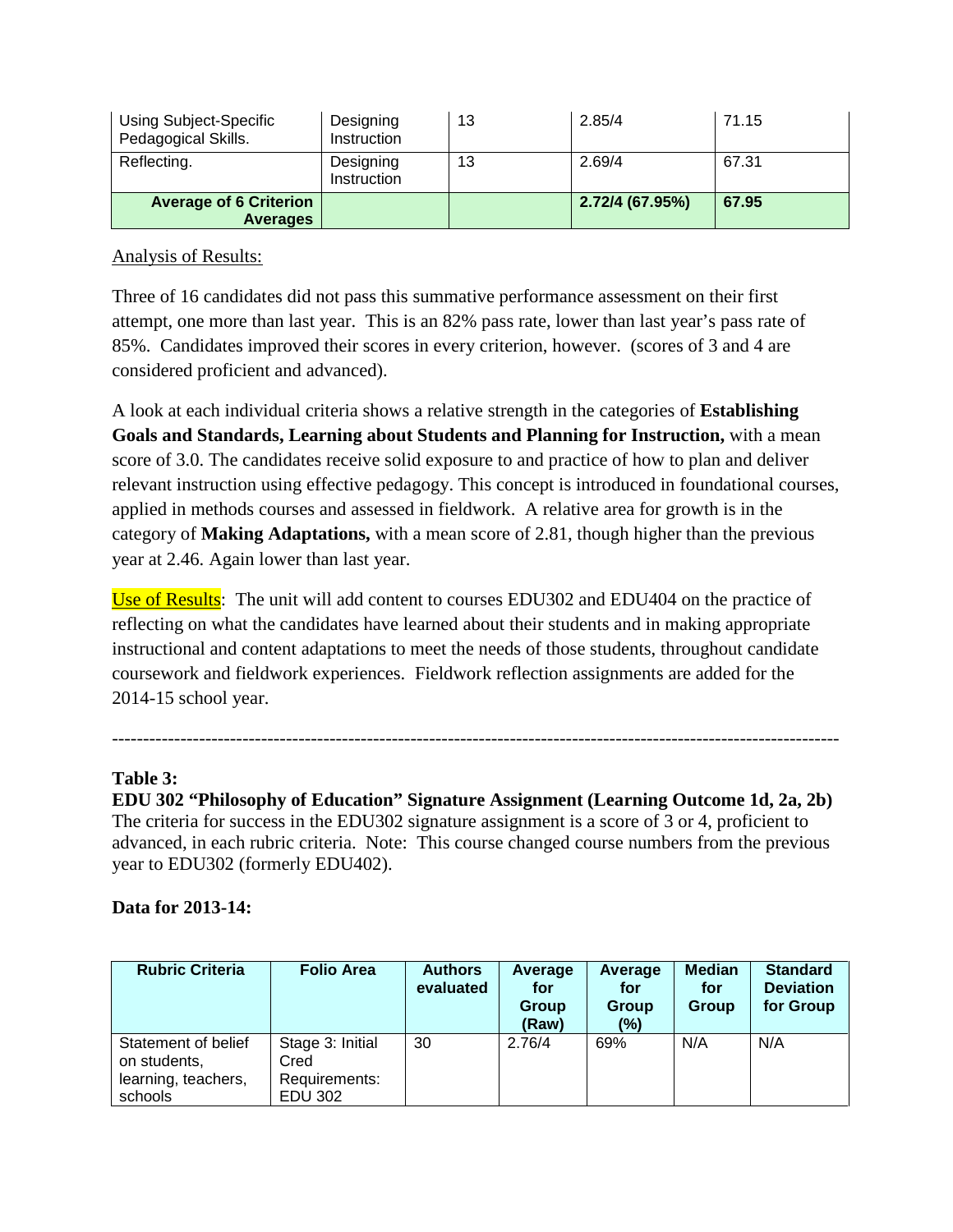| Identifies a<br>philosophy with<br>which student<br>personally identifies,<br>inclusive of a sound<br>rationale.    | Stage 3: Initial<br>Cred<br>Requirements:<br><b>EDU 302</b> | 30 | 2.76/4 | 69%    | N/A | N/A |
|---------------------------------------------------------------------------------------------------------------------|-------------------------------------------------------------|----|--------|--------|-----|-----|
| Statement of why<br>student wants to be<br>a teacher with<br>sound rationale<br>included.                           | Stage 3: Initial<br>Cred<br>Requirements:<br><b>EDU 302</b> | 30 | 2.75/4 | 68.75% | N/A | N/A |
| Reflective section,<br>showing change and<br>growth of personal<br>philosophies over<br>the course of the<br>class. | Stage 3: Initial<br>Cred<br>Requirements:<br><b>EDU 302</b> | 30 | 2.75/4 | 68.75% | N/A | N/A |
| Presentation is<br>grammatically<br>correct, spelling is<br>correct, layout is<br>organized                         | Stage 3: Initial<br>Cred<br>Requirements:<br>EDU 302        | 30 | 3.00/4 | 75%    | N/A | N/A |

# **Data from 2012-13:**

| <b>Rubric Criteria</b>                                                                               | <b>Folio Area</b>                                           | <b>Authors</b><br>evaluated | Average<br>for<br>Group<br>(Raw) | Average<br>for<br>Group<br>$(\%)$ | <b>Median</b><br>for<br><b>Group</b> | <b>Standard</b><br><b>Deviation</b><br>for Group |
|------------------------------------------------------------------------------------------------------|-------------------------------------------------------------|-----------------------------|----------------------------------|-----------------------------------|--------------------------------------|--------------------------------------------------|
| Knowledge of<br>research-based<br>theories and<br>principles of human<br>learning and<br>development | Stage 3: Initial<br>Cred<br>Requirements:<br><b>EDU 402</b> | 44                          | 3.71/4                           | 92.73                             | 3.85                                 | 0.34                                             |
| knowledge about<br>how these theories<br>affect classroom<br>practice                                | Stage 3: Initial<br>Cred<br>Requirements:<br><b>EDU 402</b> | 44                          | 3.71/4                           | 92.73                             | 3.85                                 | 0.35                                             |
| Reflection on how<br>these theories<br>affect and resonate<br>with candidates'<br>beliefs            | Stage 3: Initial<br>Cred<br>Requirements:<br><b>EDU 402</b> | 44                          | 3.71/4                           | 92.73                             | 3.85                                 | 0.34                                             |
| Paper is<br>grammatically<br>correct, spelling is<br>correct, layout is<br>organized                 | Stage 3: Initial<br>Cred<br>Requirements:<br><b>EDU 402</b> | 44                          | 3.89/4                           | 97.22                             | 4                                    | 0.30                                             |

Analysis of Results: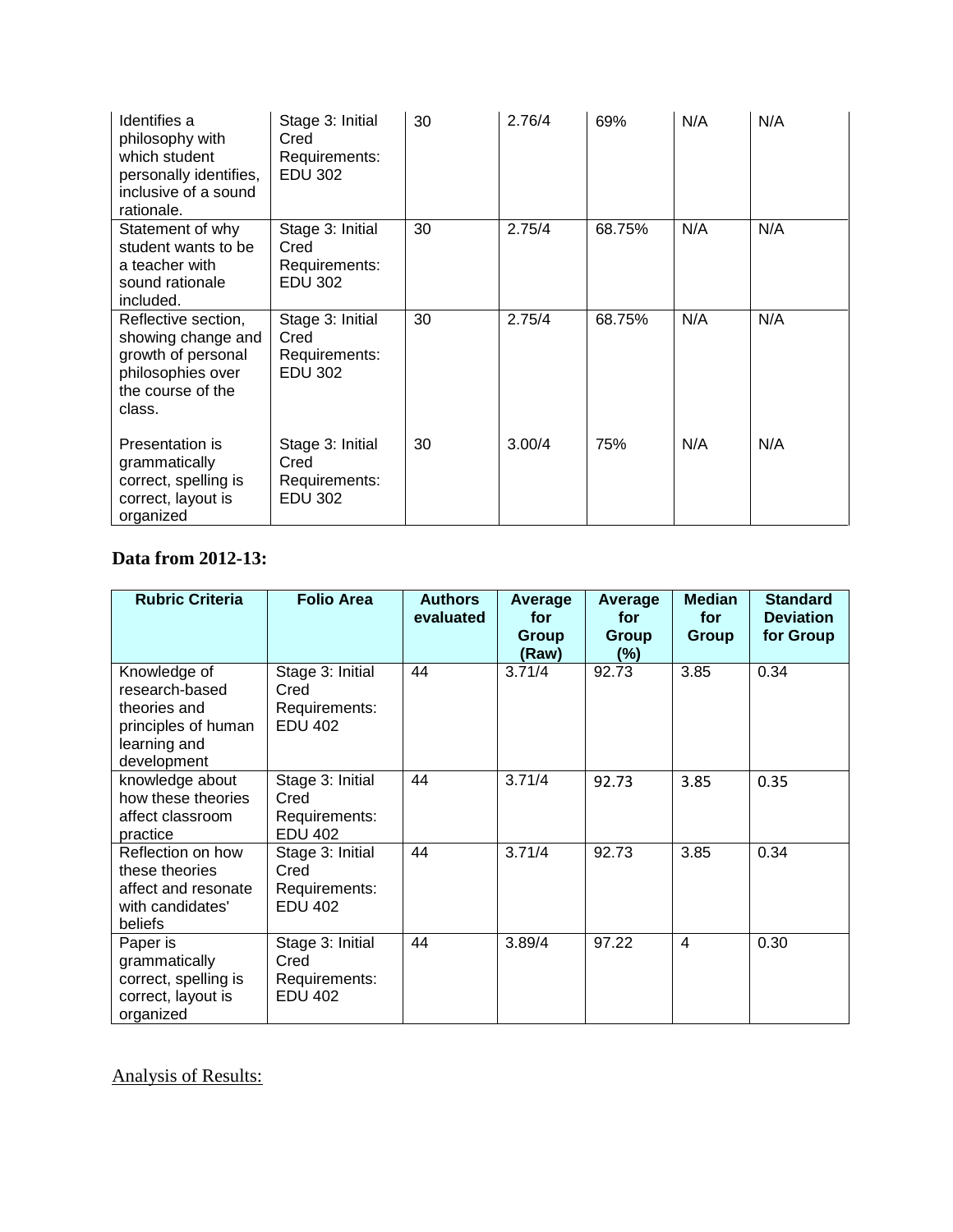Scores in every criterion are slightly lower than last year. The content criteria with the highest mean score is criteria 4, *Paper is grammatically correct, spelling is correct, layout is organized*, with a mean score of 3.0, which was the highest scoring criterion the previous year. The content-based criteria scores are all nearly equivalent and not at proficient, indicating that students could be making a better connection between what they have learned about research-based theories and principles with principals of human learning and development, as well as with classroom practice.

Use of Results: The unit will add content to course EDU302 on the practice of formative writing on research-based theories and principles with principals of human learning and development. This will prepare students for their final signature assignment where scores have diminished. Writing assignments are added for the 2014-15 school year.

---------------------------------------------------------------------------------------------------------------------

# **Table 4: EDU 306 Principles of Language Acquisition Signature Assignment (Learning Outcome 1a, 1b, 1c, 1d, 2a)**

The criteria for success in the EDU306 signature assignment is a score of 3 or 4, proficient to advanced.

| Data for 2013-14: |  |
|-------------------|--|
|-------------------|--|

| <b>Rubric Criteria</b>                                                                                                                                                                       | <b>Folio Area</b>                                           | <b>Authors</b><br>evaluated | Average<br>for<br><b>Group</b><br>(Raw) | Average<br>for<br>Group<br>(%) | <b>Median</b><br>for<br>Group | <b>Standard</b><br><b>Deviation</b><br>for Group |
|----------------------------------------------------------------------------------------------------------------------------------------------------------------------------------------------|-------------------------------------------------------------|-----------------------------|-----------------------------------------|--------------------------------|-------------------------------|--------------------------------------------------|
| Adaptation to<br>instructional strategy is<br>effective for meeting<br>the specific learning<br>needs of the English<br>learner in content<br>knowledge and English<br>language development. | Stage 3: Initial<br>Cred<br>Requirements:<br>EDU 306        | 19                          | 3.84/4                                  | 96.05                          | $\overline{4}$                | 0.50                                             |
| Two specific learning<br>needs of the English<br>learner were correctly<br>identified through<br>careful analysis of the<br>case study                                                       | Stage 3: Initial<br>Cred<br>Requirements:<br><b>EDU 306</b> | 19                          | 3.61/4                                  | 90.13                          | $\overline{4}$                | 0.64                                             |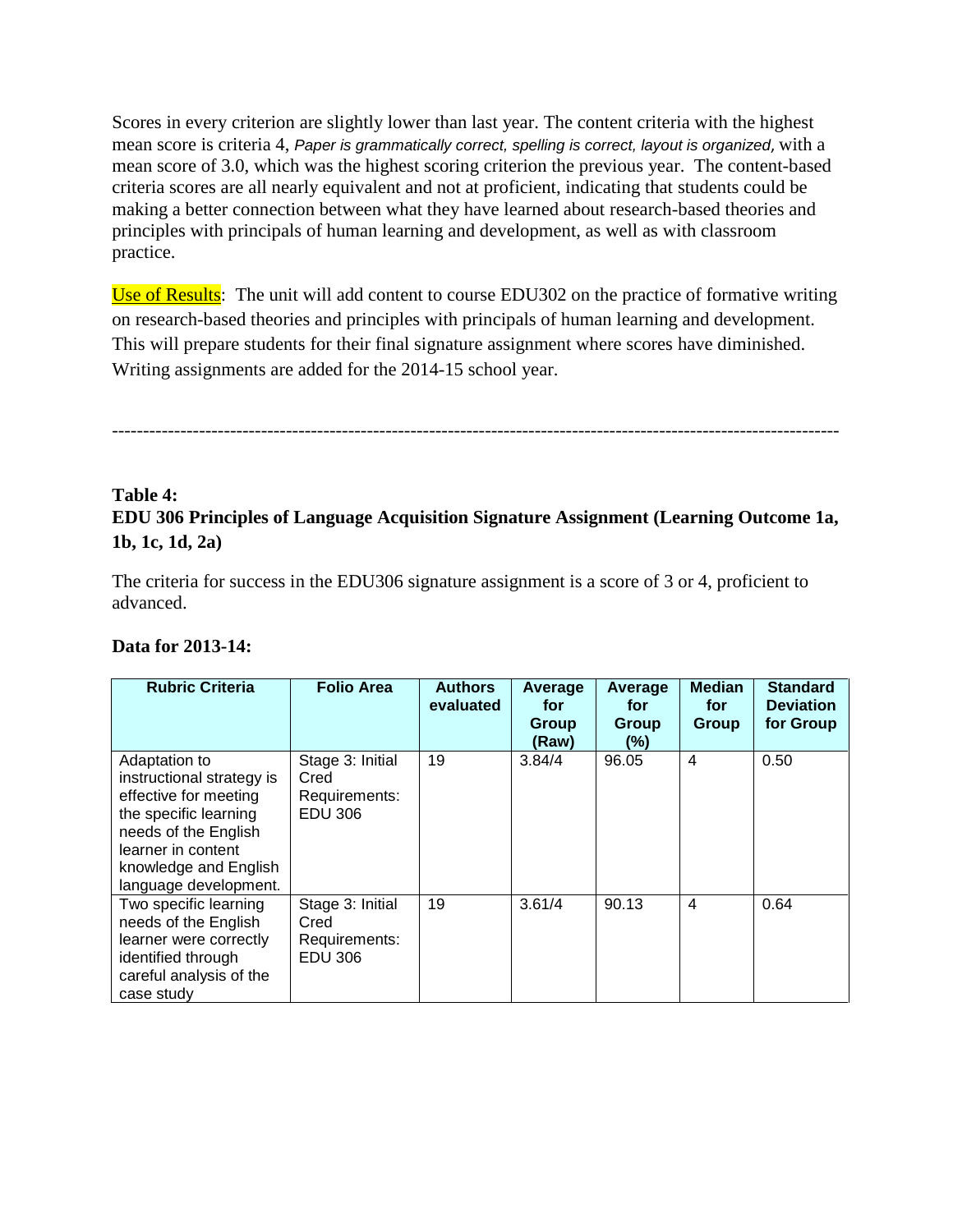| The adaptation would<br>be effective for the<br>student in making<br>progress toward<br>English language<br>development specific to<br>this student's English<br>proficiency                            | Stage 3: Initial<br>Cred<br>Requirements:<br><b>EDU 306</b> | 19 | 3.53/4 | 88.16 | $\overline{4}$ | 0.61 |
|---------------------------------------------------------------------------------------------------------------------------------------------------------------------------------------------------------|-------------------------------------------------------------|----|--------|-------|----------------|------|
| The progress<br>monitoring assessment<br>chosen provides<br>feedback to the student<br>for achieving the<br>learning goal at the<br>student's English<br>proficiency level.                             | Stage 3: Initial<br>Cred<br>Requirements:<br><b>EDU 306</b> | 19 | 3.53/4 | 88.16 | $\overline{4}$ | 0.77 |
| Next steps in planning<br>are effective to<br>facilitate specific<br>growth in the student's<br>English language<br>development                                                                         | Stage 3: Initial<br>Cred<br>Requirements:<br><b>EDU 306</b> | 19 | 3.53/4 | 88.16 | $\overline{4}$ | 0.84 |
| The written product<br>displays effective<br>communication skills<br>through sound<br>grammar, spelling,<br>language and word<br>use.                                                                   | Stage 3: Initial<br>Cred<br>Requirements:<br><b>EDU 306</b> | 19 | 3.74/4 | 93.42 | $\overline{4}$ | 0.56 |
| The oral presentation<br>displays sound<br>communication skills<br>through proper usage<br>of grammar, voice<br>quality and<br>presentation demeanor<br>that is effective one-on-<br>one and in groups. | Stage 3: Initial<br>Cred<br>Requirements:<br><b>EDU 306</b> | 19 | 3.74/4 | 93.42 | $\overline{4}$ | 0.46 |

# **Data from 2012-13:**

| <b>Rubric Criteria</b>                                                                                                                                                                       | <b>Folio Area</b>                                           | <b>Authors</b><br>evaluated | Average<br>for<br>Group<br>(Raw) | Average<br>for<br><b>Group</b><br>(%) | <b>Median</b><br>for<br>Group | <b>Standard</b><br><b>Deviation</b><br>for Group |
|----------------------------------------------------------------------------------------------------------------------------------------------------------------------------------------------|-------------------------------------------------------------|-----------------------------|----------------------------------|---------------------------------------|-------------------------------|--------------------------------------------------|
| Adaptation to<br>instructional strategy is<br>effective for meeting<br>the specific learning<br>needs of the English<br>learner in content<br>knowledge and English<br>language development. | Stage 3: Initial<br>Cred<br>Requirements:<br><b>EDU 306</b> | 45                          | 3.61/4                           | 90.28                                 | 4                             | 0.59                                             |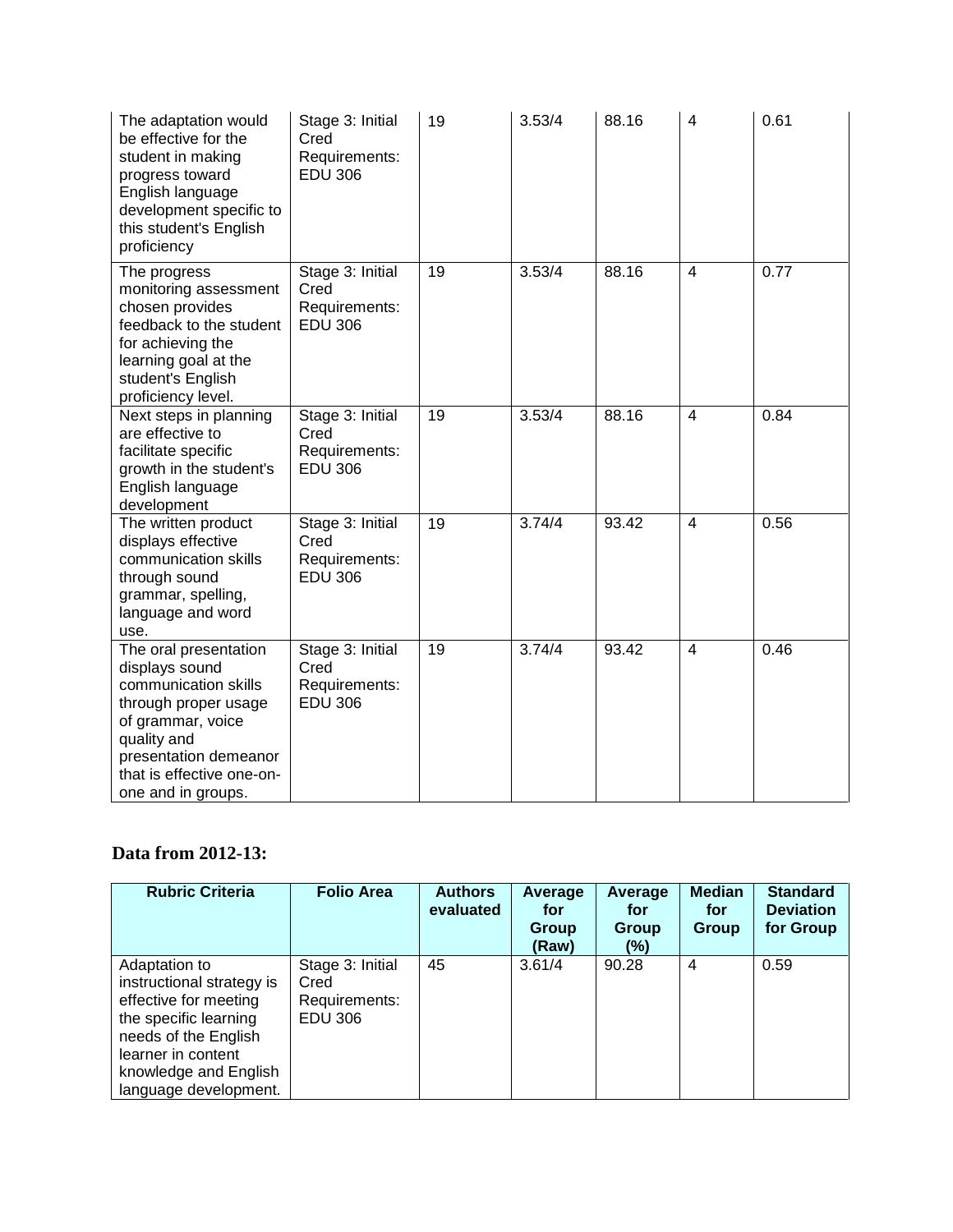| Two specific learning<br>needs of the English<br>learner were correctly<br>identified through<br>careful analysis of the<br>case study                                                                  | Stage 3: Initial<br>Cred<br>Requirements:<br><b>EDU 306</b> | 45 | 3.50/4 | 87.50 | 4                       | 0.64 |
|---------------------------------------------------------------------------------------------------------------------------------------------------------------------------------------------------------|-------------------------------------------------------------|----|--------|-------|-------------------------|------|
| The adaptation would<br>be effective for the<br>student in making<br>progress toward<br>English language<br>development specific to<br>this student's English<br>proficiency                            | Stage 3: Initial<br>Cred<br>Requirements:<br><b>EDU 306</b> | 45 | 3.57/4 | 89.17 | $\overline{4}$          | 0.66 |
| The progress<br>monitoring assessment<br>chosen provides<br>feedback to the student<br>for achieving the<br>learning goal at the<br>student's English<br>proficiency level.                             | Stage 3: Initial<br>Cred<br>Requirements:<br><b>EDU 306</b> | 45 | 3.42/4 | 85.56 | 4                       | 0.74 |
| Next steps in planning<br>are effective to<br>facilitate specific<br>growth in the student's<br>English language<br>development                                                                         | Stage 3: Initial<br>Cred<br>Requirements:<br><b>EDU 306</b> | 45 | 3.51/4 | 87.78 | $\overline{\mathbf{4}}$ | 0.73 |
| The written product<br>displays effective<br>communication skills<br>through sound<br>grammar, spelling,<br>language and word<br>use.                                                                   | Stage 3: Initial<br>Cred<br>Requirements:<br><b>EDU 306</b> | 45 | 3.68/4 | 91.94 | $\overline{\mathbf{4}}$ | 0.47 |
| The oral presentation<br>displays sound<br>communication skills<br>through proper usage<br>of grammar, voice<br>quality and<br>presentation demeanor<br>that is effective one-on-<br>one and in groups. | Stage 3: Initial<br>Cred<br>Requirements:<br><b>EDU 306</b> | 39 | 3.73/4 | 93.33 | $\overline{4}$          | 0.47 |

# Analysis of Results:

The average rubric score for this signature assignment is 3.56 on a 4-point rubric, almost identical to last year's scores. This indicates the different professors who taught it are well calibrated on the assignment criteria. The content criteria with the lowest mean score is criteria 4, *"The progress monitoring assessment chosen provides feedback to the student for achieving the learning goal at the student's English proficiency level",* with a mean score of 3.53, which is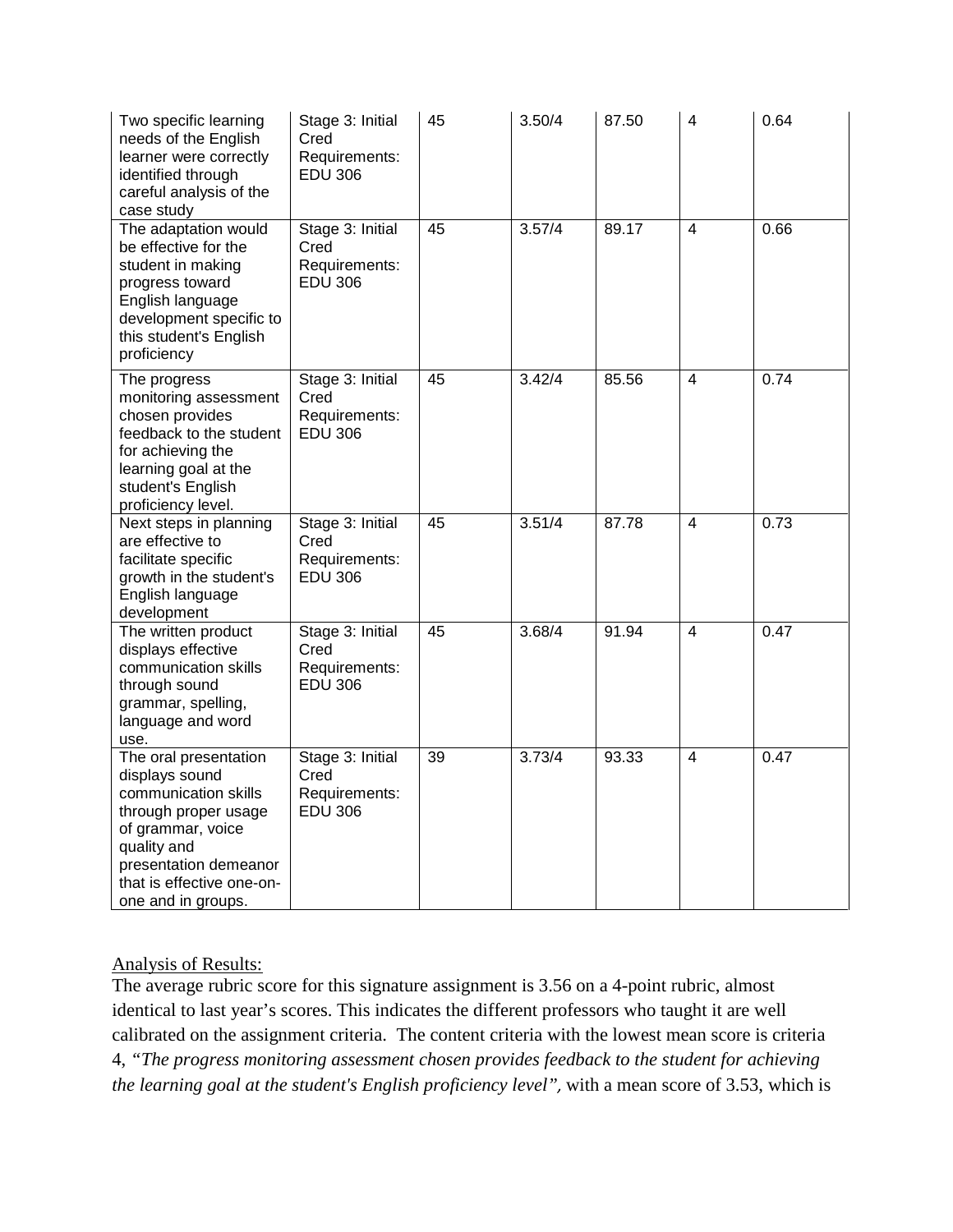slightly higher than the previous year but the same criterion that scored the lowest two years in a row. This indicates candidates could use greater support in utilizing progress monitoring assessments to give effective feedback to their students. The highest scoring criterion was the first criteria, "*Adaptation to instructional strategy is effective for meeting the specific learning needs of the English learner in content knowledge and English language development*." This is an improvement from the prior year when the average score was 3.61, and is one of the most important criteria in the assignment.

Use of Results: The unit will add content to courses EDU302 and EDU404, the two courses that precede this course, on utilizing progress monitoring assessments to give effective feedback to English Learners. This will also be added to the content of EDU306 to prepare students for their final signature assignment where scores have diminished. A focus on progress monitoring assessments is added for the 2014-15 school year.

#### **Table 5:**

#### **Dispositions of Noble Character (Learning Outcome 2b, 3a, 3b)**

The criteria for success in each disposition criteria is a score of 3 or 4, proficient to advanced.

| Data for 2013-14: |  |
|-------------------|--|
|-------------------|--|

| <b>Rubric Criteria</b>                                                                                                                                                                                                                                                                                                                                                                                                                                                                                              | <b>DRF Name</b>                                          | <b>Authors</b><br>evaluated | Average<br>for<br>Group<br>(Raw) | Average<br>for<br>Group<br>(%) | <b>Standard</b><br><b>Deviation</b><br>for Group |
|---------------------------------------------------------------------------------------------------------------------------------------------------------------------------------------------------------------------------------------------------------------------------------------------------------------------------------------------------------------------------------------------------------------------------------------------------------------------------------------------------------------------|----------------------------------------------------------|-----------------------------|----------------------------------|--------------------------------|--------------------------------------------------|
| 1. Honor - The candidate honors<br>and respects the worthiness of all<br>individuals in word and deed<br>based on PLNU's Wesleyan<br>heritage: We are individuals<br>created in the image of God,<br>committed to civility, respect,<br>hospitality, grace and service,<br>demonstrating coherence in<br>attitudes and actions.                                                                                                                                                                                     | Undergraduate<br><b>Blended</b><br>Credential<br>Program | 31                          | 3.81/4                           | 95.25                          | 0.40                                             |
| 2. Spirit of Harmony and<br>Collaboration - The candidate<br>actively contributes to the<br>learning community with caring,<br>patience and respect for the<br>diversity of learners. The<br>candidate takes responsibility for<br>resolving conflicts or issues with<br>others, and teaches students<br>those skills, in a way that<br>sustains and enhances a healthy<br>and safe learning community.<br>The candidate's flexibility and<br>humility assures that all students<br>have the opportunity to achieve | Undergraduate<br>Blended<br>Credential<br>Program        | 31                          | 3.90/4                           | 97.50                          | 0.30                                             |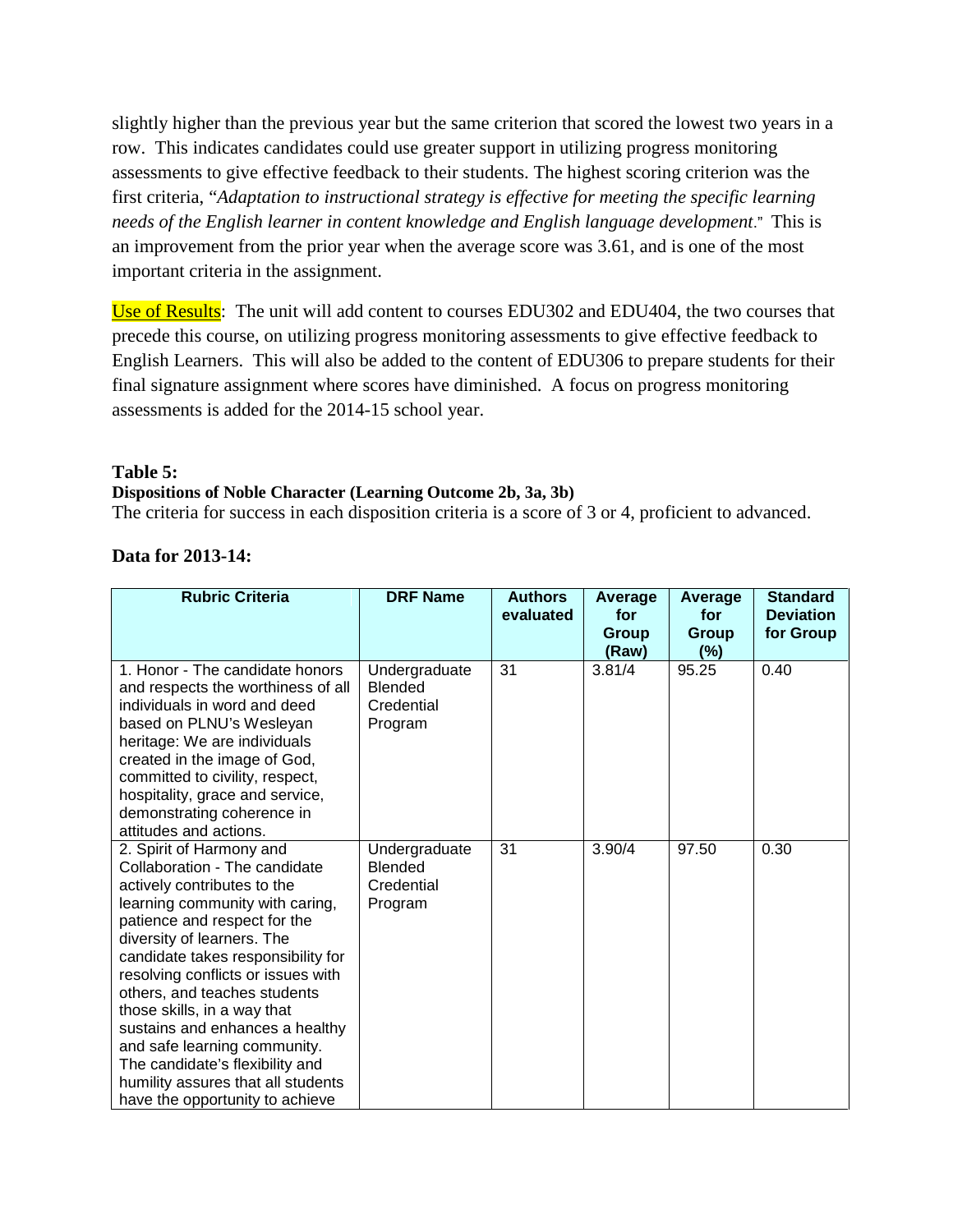| to their potential.                                                                                                                                                                                                                                                                                                                                                                                                         |                                                          |    |        |       |      |
|-----------------------------------------------------------------------------------------------------------------------------------------------------------------------------------------------------------------------------------------------------------------------------------------------------------------------------------------------------------------------------------------------------------------------------|----------------------------------------------------------|----|--------|-------|------|
| 3. Reflective Learner - The<br>candidate shows awareness of<br>areas of strength, interests,<br>learning style, and areas for<br>continuing growth; generates and<br>follows through on personalized<br>growth plans. The candidate<br>demonstrates that serving as a<br>professional educator is a<br>confirmed calling to equip, to<br>transform and to empower every<br>student to fulfill his or her full<br>potential. | Undergraduate<br><b>Blended</b><br>Credential<br>Program | 31 | 3.71/4 | 92.50 | 0.45 |
| 4. Professional and Positive<br>Perseverance - The candidate<br>displays passion for teaching and<br>learning by remaining positive,<br>engaged and accountable to the<br>norms and expectations of the<br>learning community, especially<br>when academic or professional<br>assignments are perceived as<br>challenging. The candidate is<br>reflective and receptive to<br>formative feedback.                           | Undergraduate<br><b>Blended</b><br>Credential<br>Program | 31 | 3.84/4 | 96.00 | 0.37 |

# **Data from 2012-13:**

| <b>Rubric Criteria</b>                                                                                                                                                                                                                                                           | <b>DRF Name</b>                                          | <b>Authors</b><br>evaluated | Average<br>for<br>Group<br>(Raw) | Average<br>for<br>Group<br>$(\%)$ | <b>Standard</b><br><b>Deviation</b><br>for Group |
|----------------------------------------------------------------------------------------------------------------------------------------------------------------------------------------------------------------------------------------------------------------------------------|----------------------------------------------------------|-----------------------------|----------------------------------|-----------------------------------|--------------------------------------------------|
| 1. Dignity & Honor: The candidate<br>honors and respects the<br>worthiness of all individuals in<br>word and deed based on PLNUs<br>Wesleyan heritage: We are<br>individuals created in the image of<br>God, committed to civility, respect,<br>hospitality, grace, and service. | Undergraduate<br><b>Blended</b><br>Credential<br>Program | 24                          | 3.81/4                           | 95.31                             | 0.19                                             |
| 2. Honesty & Integrity: The<br>candidate demonstrates honesty,<br>integrity, and coherence in<br>attitudes, and actions, and is<br>accountable to the norms and<br>expectations of the learning<br>community.                                                                    | Undergraduate<br><b>Blended</b><br>Credential<br>Program | 24                          | 3.80/4                           | 95.00                             | 0.18                                             |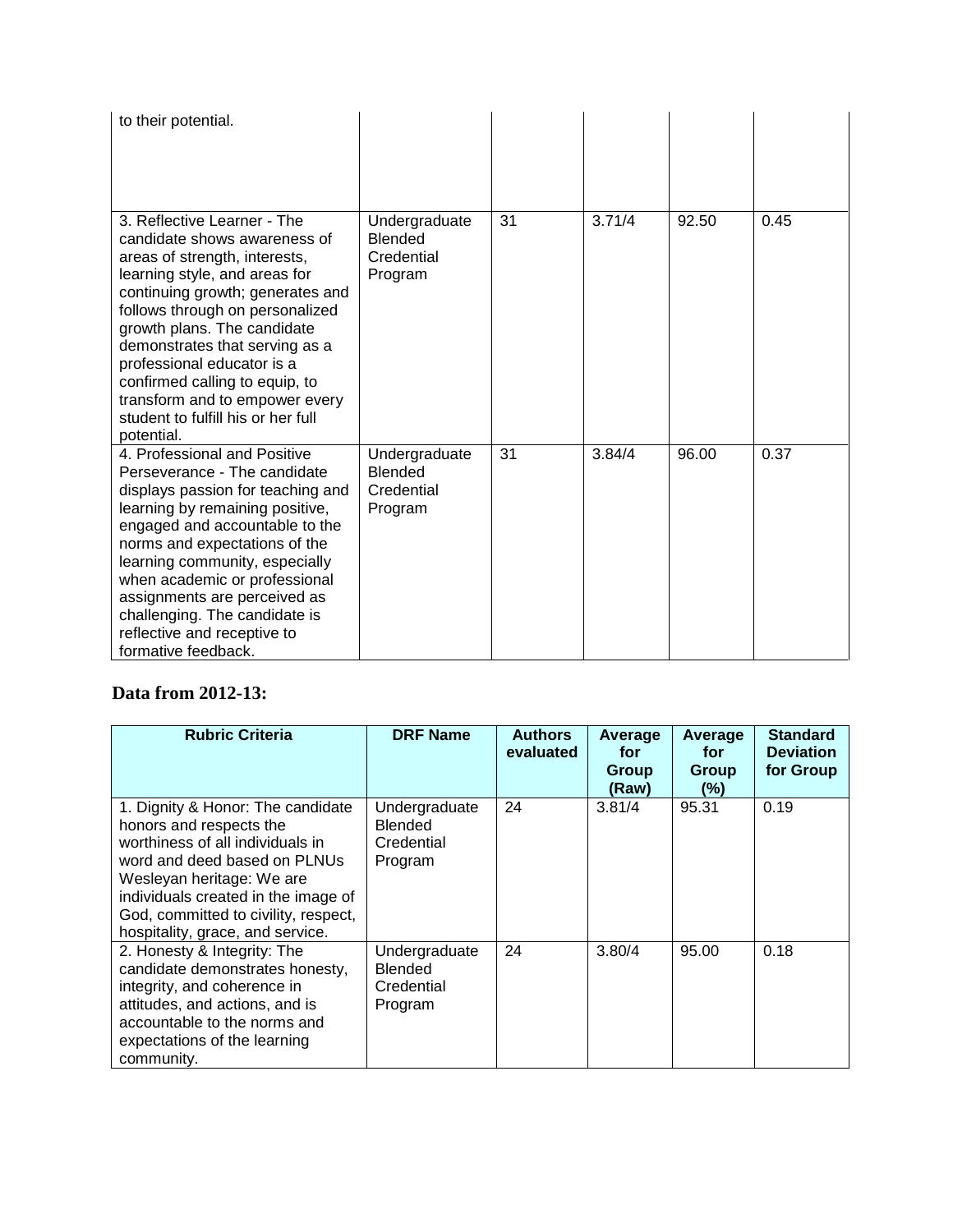| 3. Caring, Patience, and Respect:<br>The candidate demonstrates<br>caring, patience, fairness and<br>respect for the knowledge level,<br>diversity, and abilities of others,<br>ensuring that all students have the<br>opportunity to achieve.                                                                                                                                                                                 | Undergraduate<br>Blended<br>Credential<br>Program        | 24 | 3.78/4 | 94.48 | 0.21 |
|--------------------------------------------------------------------------------------------------------------------------------------------------------------------------------------------------------------------------------------------------------------------------------------------------------------------------------------------------------------------------------------------------------------------------------|----------------------------------------------------------|----|--------|-------|------|
| 4. Spirit of Collaboration, Flexibility<br>and Humility: The candidate<br>actively participates in and<br>contributes to the achievement of<br>the learning community,<br>explaining own thought process<br>with humility and considers those<br>of others with a positive, open-<br>minded attitude.                                                                                                                          | Undergraduate<br>Blended<br>Credential<br>Program        | 24 | 3.81/4 | 95.31 | 0.18 |
| 5. Harmony in Learning<br>Community: The candidate takes<br>responsibility for resolving<br>conflicts or issues with others, and<br>teaches students those skills, in a<br>way that sustains and enhances a<br>healthy and safe learning<br>community.                                                                                                                                                                         | Undergraduate<br>Blended<br>Credential<br>Program        | 24 | 3.82/4 | 95.42 | 0.18 |
| 6. Self-Awareness/Calling: The<br>candidate shows awareness of<br>areas of strength, interests,<br>learning style, and areas for<br>continuing growth; generates and<br>follows through on personalized<br>growth plans. The candidate<br>demonstrates that serving as a<br>professional educator is a<br>confirmed calling to equip, to<br>transform and to empower every<br>student to fulfill his or her full<br>potential. | Undergraduate<br><b>Blended</b><br>Credential<br>Program | 24 | 3.80/4 | 94.90 | 0.17 |
| 7. Perseverance with Challenge:<br>The candidate perseveres,<br>remains engaged, and persists as<br>a life-long learner, especially when<br>academic and professional<br>assignments are perceived as<br>challenging.                                                                                                                                                                                                          | Undergraduate<br>Blended:<br>Credential<br>Program       | 24 | 3.82/4 | 95.42 | 0.18 |
| 8. Diligence in Work Habits &<br>Responsibility for Learning: The<br>candidate attends to the roles and<br>responsibilities of the learning<br>community, and is well-prepared<br>and on time. The candidate<br>completes required assignments<br>on time and is reflective and<br>receptive to formative feedback.                                                                                                            | Undergraduate<br>Blended<br>Credential<br>Program        | 24 | 3.80/4 | 95.10 | 0.18 |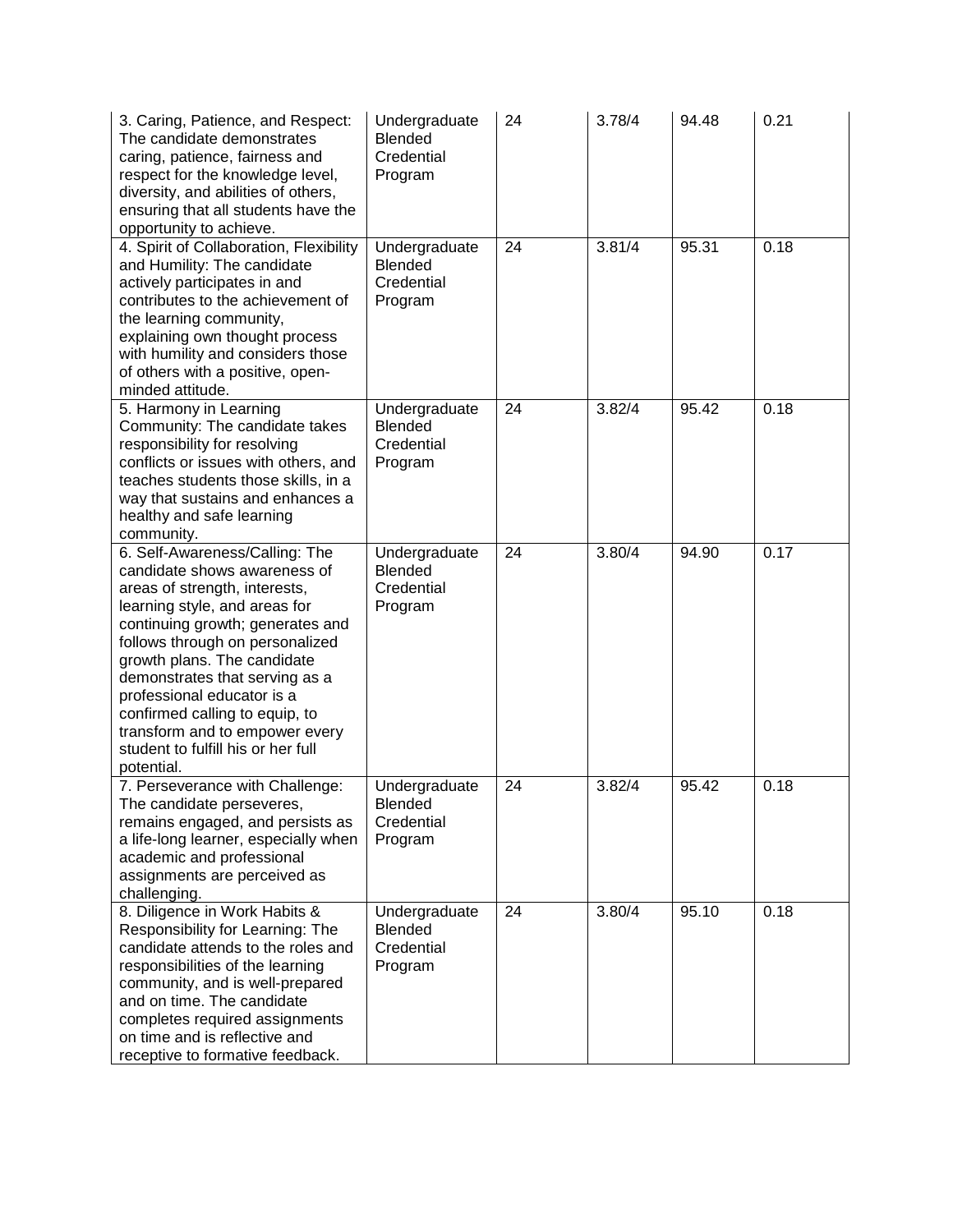Analysis of Results:

This data is an average of dispositional characteristics of graduates as rated by professors for the 2013-14 academic year. The Disposition Assessment changed dramatically from one year to the next so there is no opportunity to compare data to the previous year.

Of the four dispositions one which candidates are assessed, the highest scoring criterion with a 3.9 out of 4 is "Spirit of Harmony and Collaboration". The results indicate the lowest average (3.71 out of 4) to be in criteria #4, "Reflective Learner". This is the same topic noted in a previous assessment analysis where students are not sufficiently reflecting on their learning experiences in order to apply that knowledge. No one category stood out as statistically higher or lower than another. All categories are in the high proficient range.

Use of Results: The unit will add content to courses EDU302 and EDU404 on the practice of reflecting on what the candidates have learned about themselves, and reflecting on how the professor scored their dispositions, in order to make personal changes that will enhance candidate coursework and fieldwork experiences. The disposition reflection assignment is added for the 2014-15 school year.

-------------------------------------------------------------------------------------------------------------------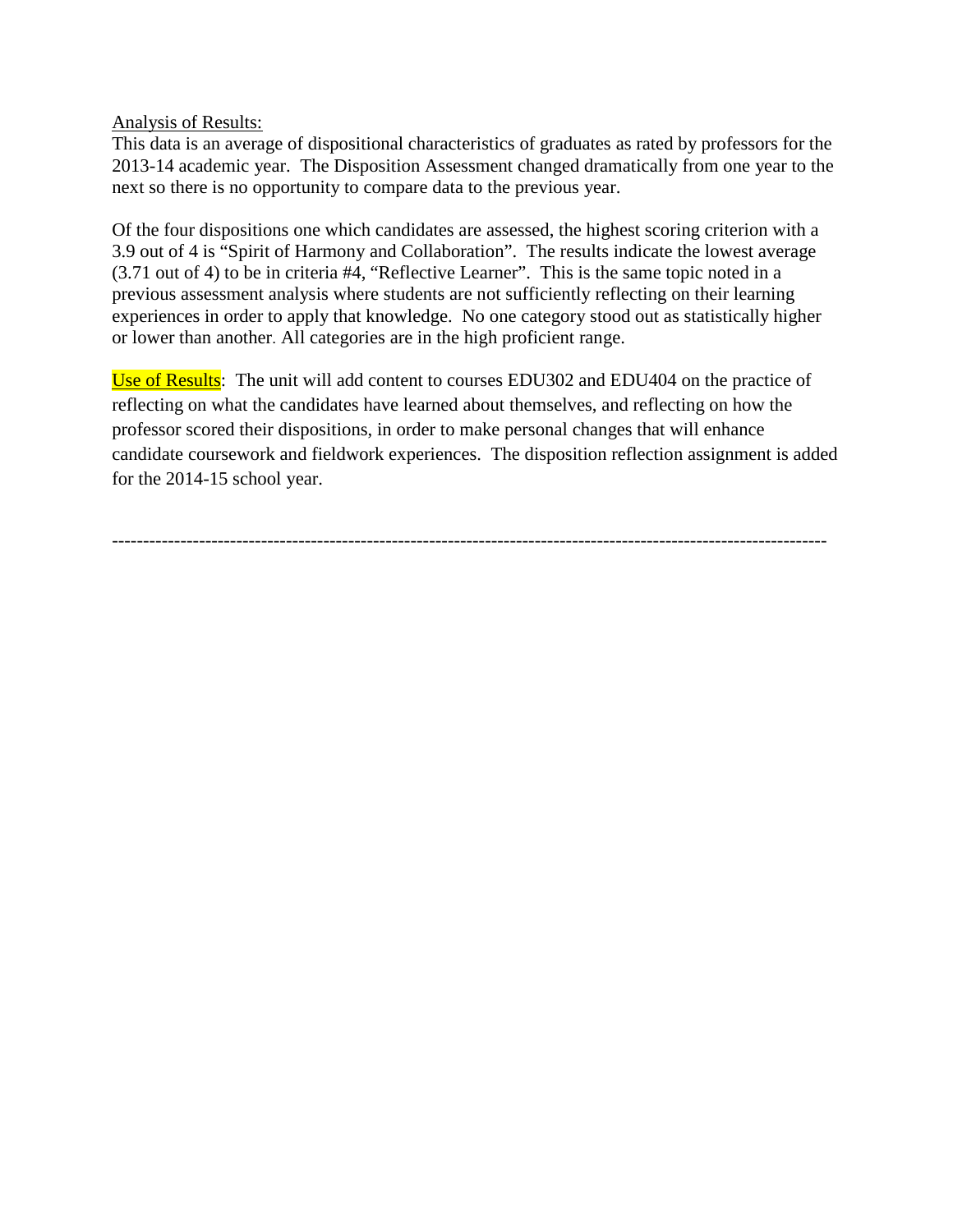**Table 6: Exit Survey Data (All Learning Outcomes) Candidate response total is 29. The criteria for success in the Exit Survey is a score of "very effective" or "extremely effective".**

**The first two questions of the survey are only demographic in nature and not included here as they are not part of the learning outcomes.**



| <b>Answer Choices</b> | Responses |          |
|-----------------------|-----------|----------|
| Extremely effective   | 20.69%    | 6        |
| Very effective        | 41.38%    | 12       |
| Moderately effective  | 27.59%    | 8        |
| Slightly effective    | 10.34%    | 3        |
| Not at all effective  | 0.00%     | $\Omega$ |
| Total                 |           | 29       |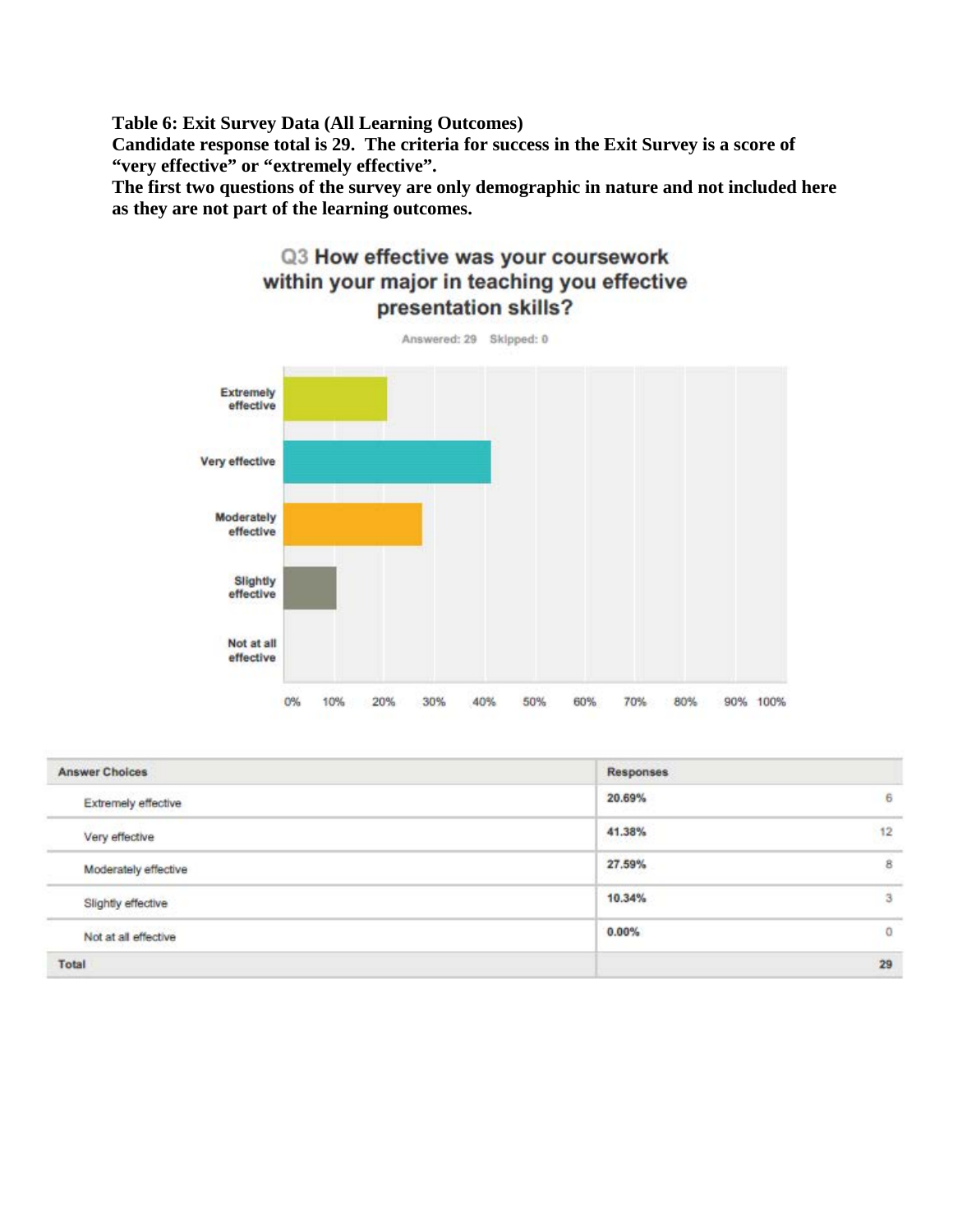# Q4 How effective was your coursework within your major in teaching you effective written communication? Answered: 29 Skipped: 0 Extremely



| <b>Answer Choices</b> | Responses     |    |
|-----------------------|---------------|----|
| Extremely effective   | 10.34%        | 3  |
| Very effective        | 55.17%        | 16 |
| Moderately effective  | 31.03%<br>--- | ğ  |
| Slightly effective    | 3.45%         |    |
| Not at all effective  | $0.00\%$      | Ü  |
| Total                 |               | 29 |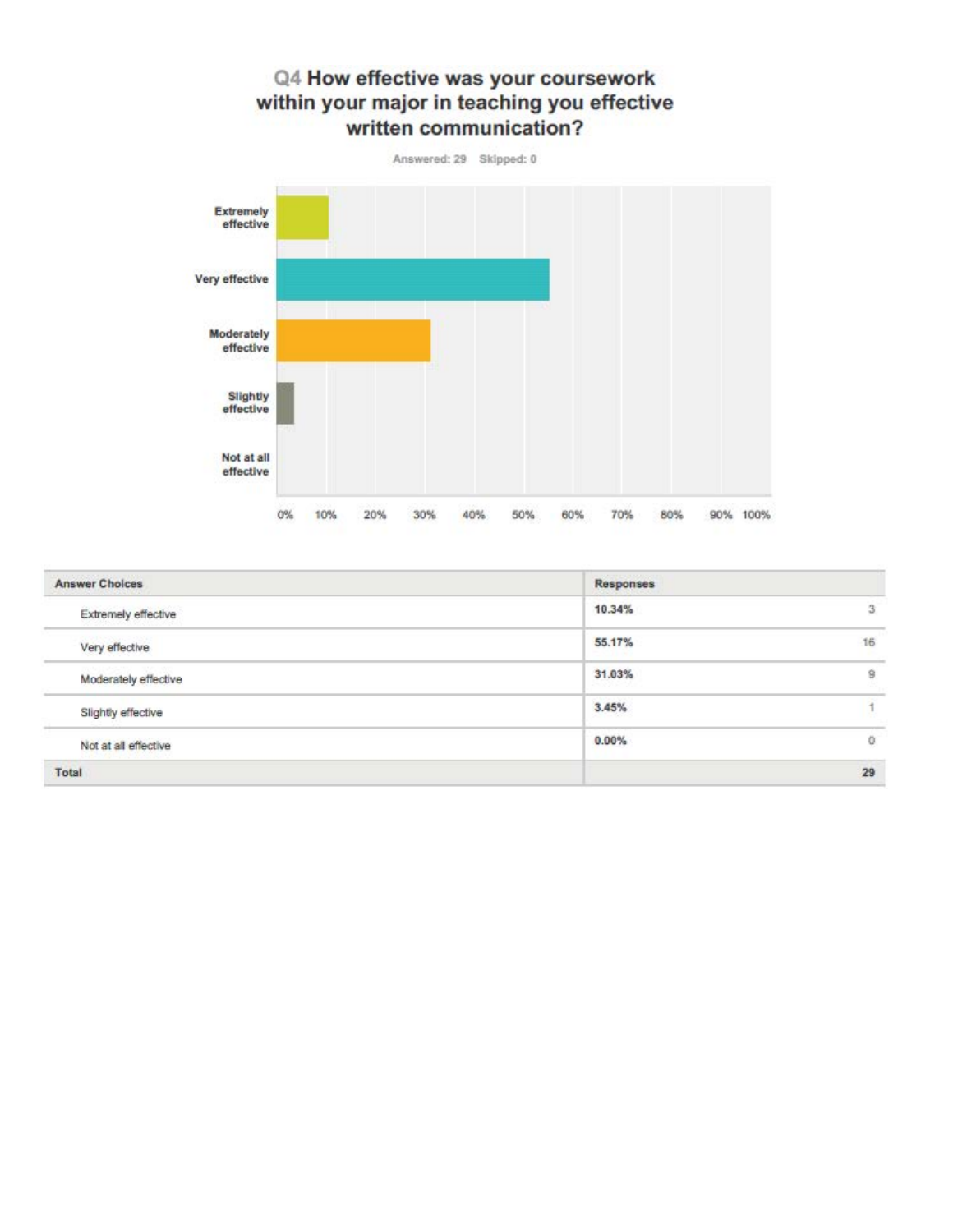# Q5 How useful was your coursework within your major in teaching you to employ critical thinking and logic to solve problems in a K-6 classroom environment?



| <b>Answer Choices</b> | Responses |                |
|-----------------------|-----------|----------------|
| Extremely useful      | 20.69%    | $\overline{6}$ |
| Very useful           | 55.17%    | 16             |
| Moderately useful     | 20.69%    | 6              |
| Slightly useful       | 3.45%     |                |
| Not at all useful     | 0.00%     | $\mathbf 0$    |
| Total                 |           | 29             |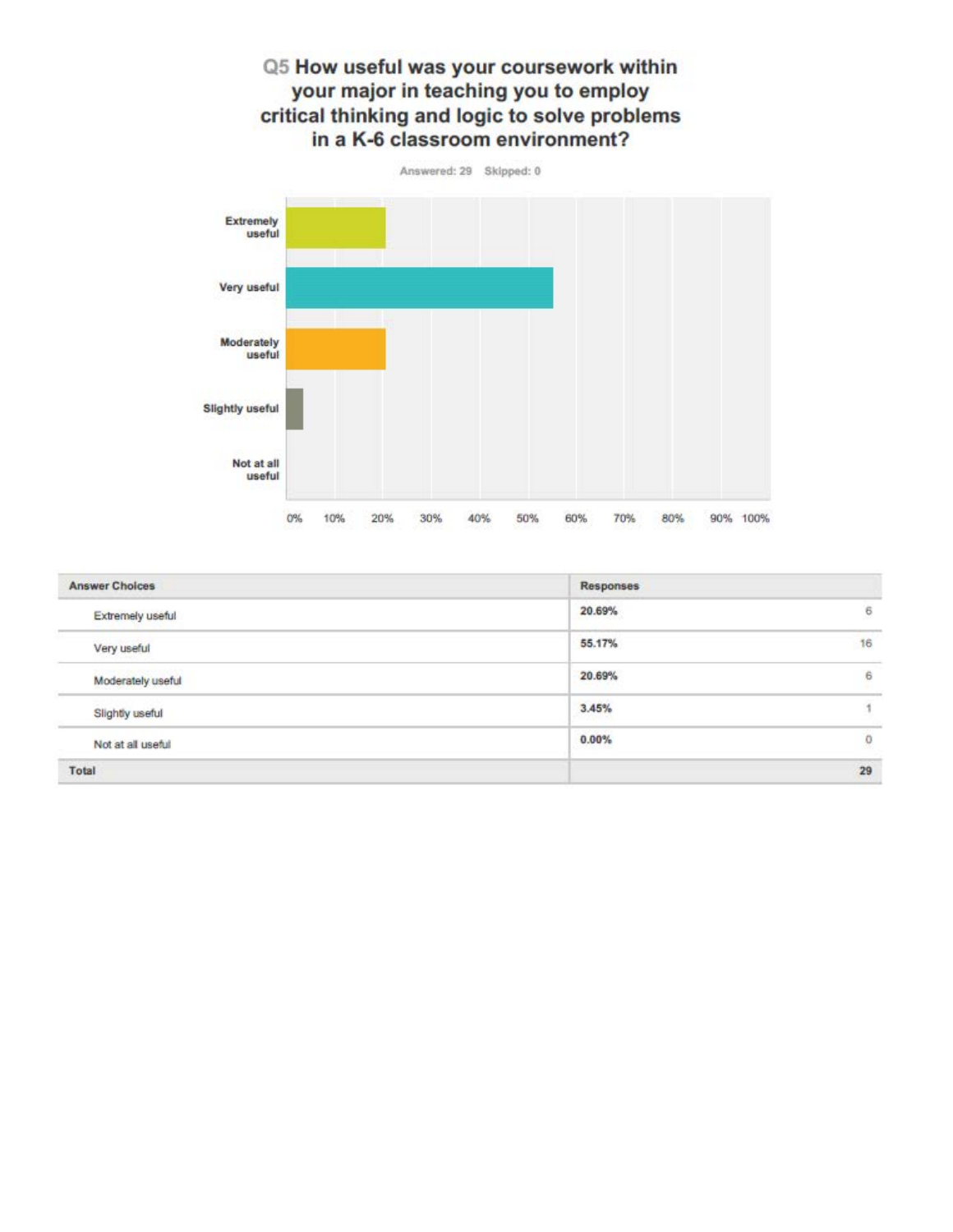# Q6 How effective was your coursework within your major in teaching you to integrate specific content information from a variety of sources for instructional planning?



| <b>Answer Choices</b> | Responses                           |    |
|-----------------------|-------------------------------------|----|
| Extremely effective   | 37.93%                              | 11 |
| Very effective        | 41.38%                              | 12 |
| Moderately effective  | 10.34%<br>Andrew Corporation of the | 3  |
| Slightly effective    | 10.34%                              | 3  |
| Not at all effective  | 0.00%                               | 0  |
| Total                 |                                     | 29 |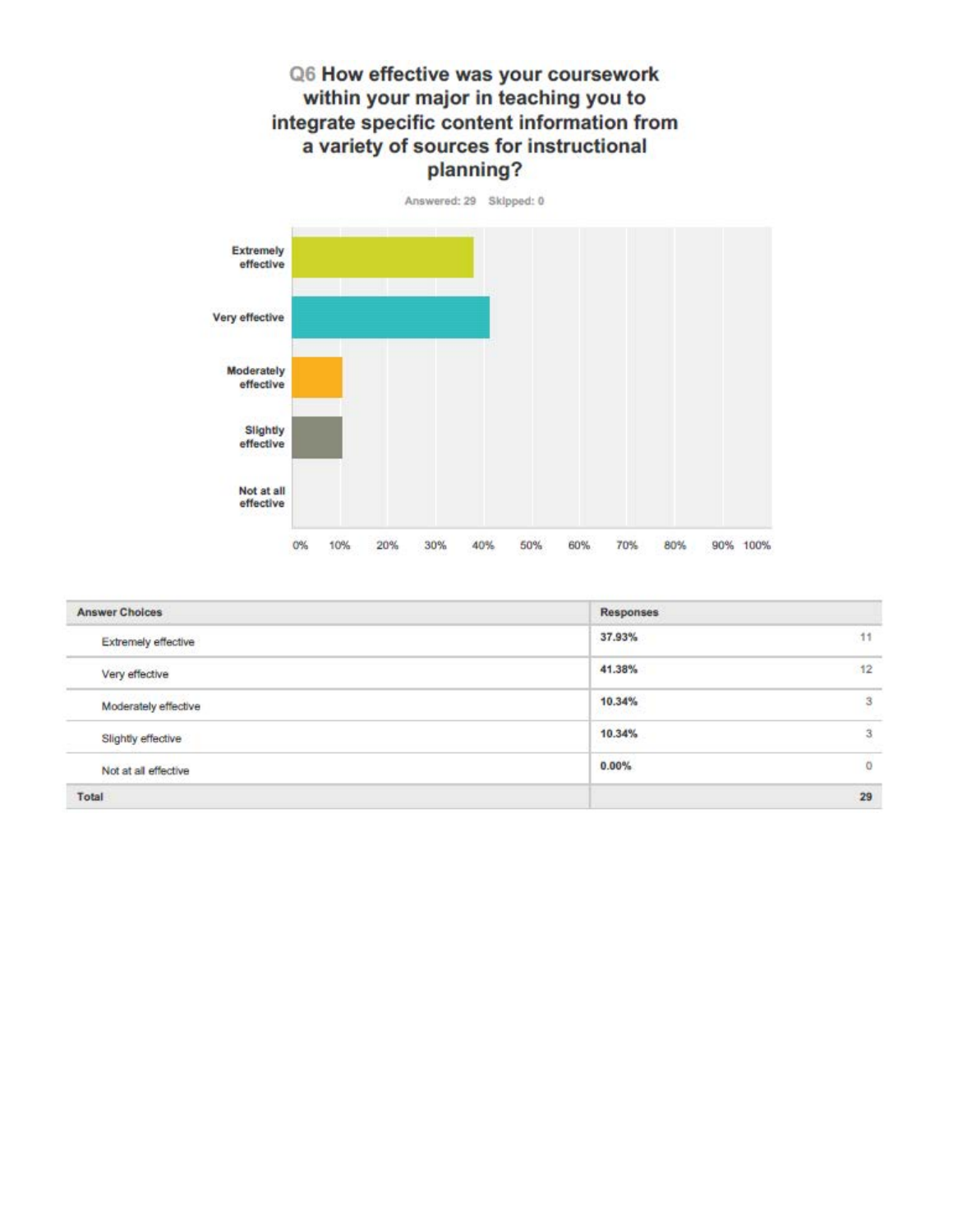# Q7 How effective was your coursework within your major in teaching you to apply an interdisciplinary understanding of content regarding diverse and crosscultural communities?



| <b>Answer Choices</b> | Responses |    |
|-----------------------|-----------|----|
| Extremely effective   | 48.28%    | 14 |
| Very effective        | 27.59%    | 8  |
| Moderately effective  | 20.69%    | 6  |
| Slightly effective    | 3.45%     |    |
| Not at all effective  | $0.00\%$  | 0  |
| Total                 |           | 29 |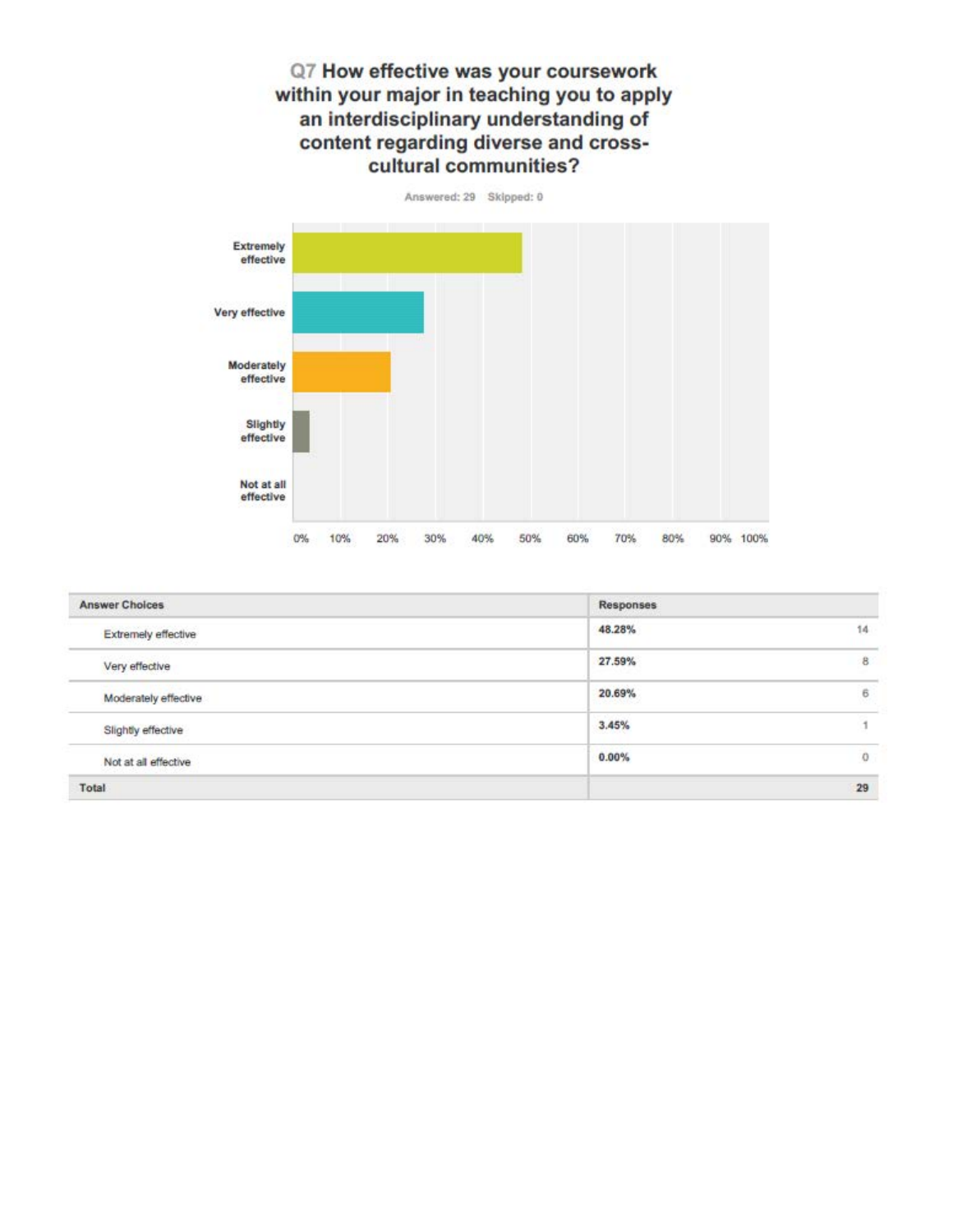# Q8 How effective was your program at PLNU in motivating you to apply your Christian faith through acts of service in a variety of communities and/or educational settings?



| <b>Answer Choices</b> | Responses |                  |
|-----------------------|-----------|------------------|
| Extremely effective   | 41.38%    | 12               |
| Very effective        | 31.03%    | $\overline{9}$   |
| Moderately effective  | 13.79%    | $\boldsymbol{A}$ |
| Slightly effective    | 10.34%    | 3                |
| Not at all effective  | 3.45%     |                  |
| Total                 |           | 29               |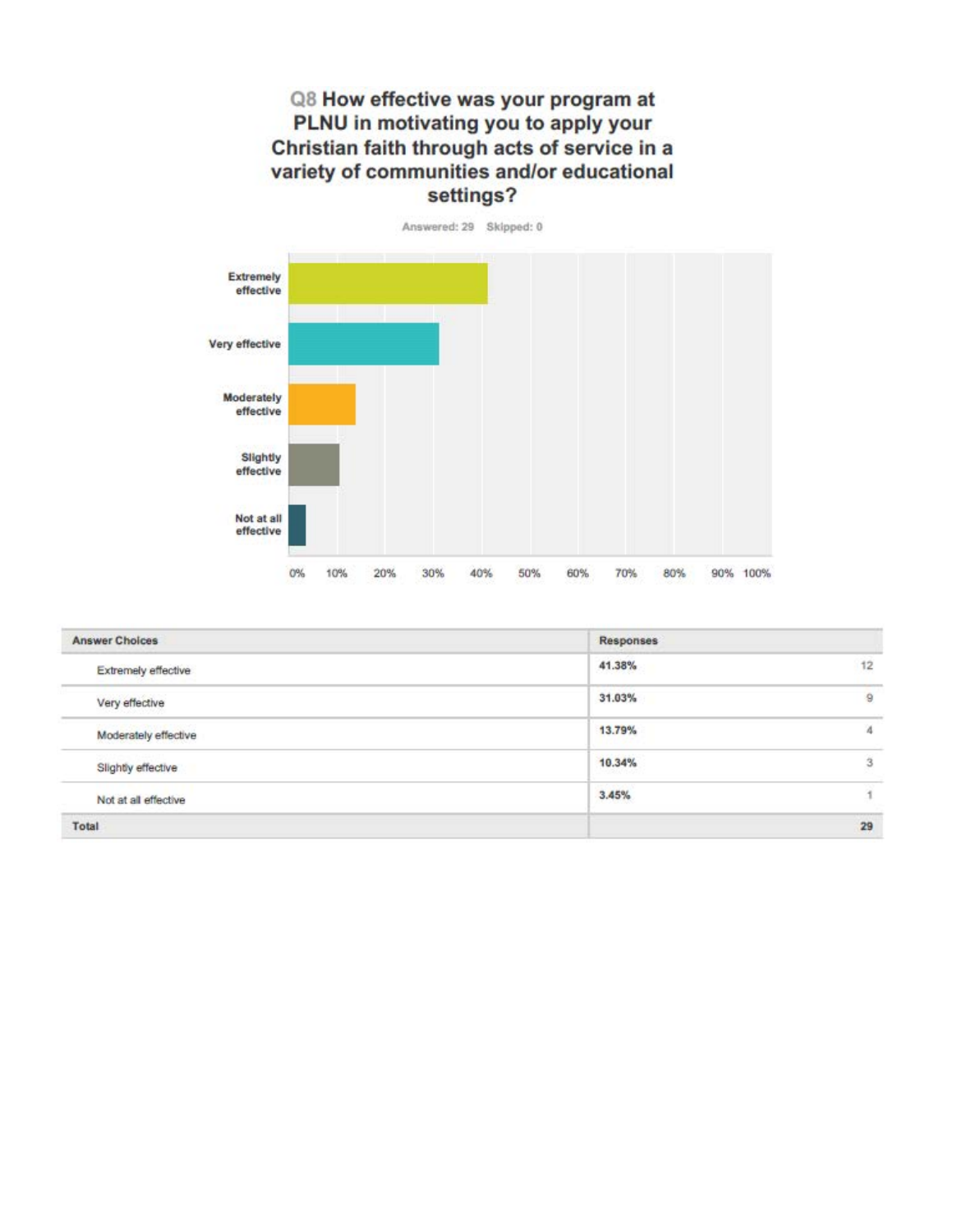# Q9 Will you be (or were you) employed upon graduation?

Answered: 29 Skipped: 0



| <b>Answer Choices</b>              | Responses |    |  |  |
|------------------------------------|-----------|----|--|--|
| Yes, and within my field of study  | 10.34%    | 3  |  |  |
| Yes, but outside my field of study | 17.24%    | 5  |  |  |
| No                                 | 72.41%    | 21 |  |  |
| Total                              |           | 29 |  |  |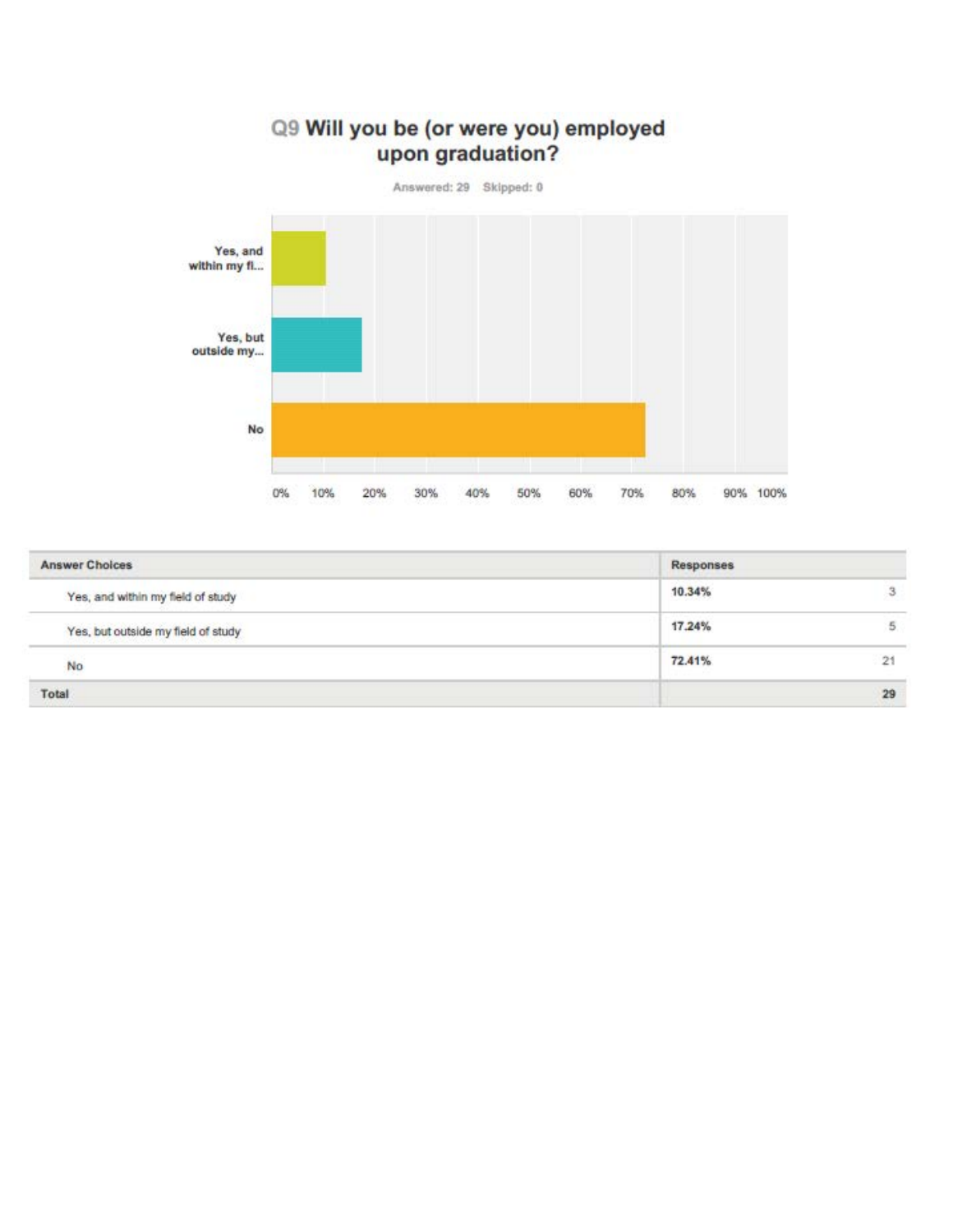# Q10 Will you, or did you, attend graduate or<br>professional school following graduation?



| <b>Answer Choices</b> | <b>Responses</b> |    |
|-----------------------|------------------|----|
| Yes                   | 79.31%           | 23 |
| No                    | 20.69%           | ь  |
| Total                 |                  | 29 |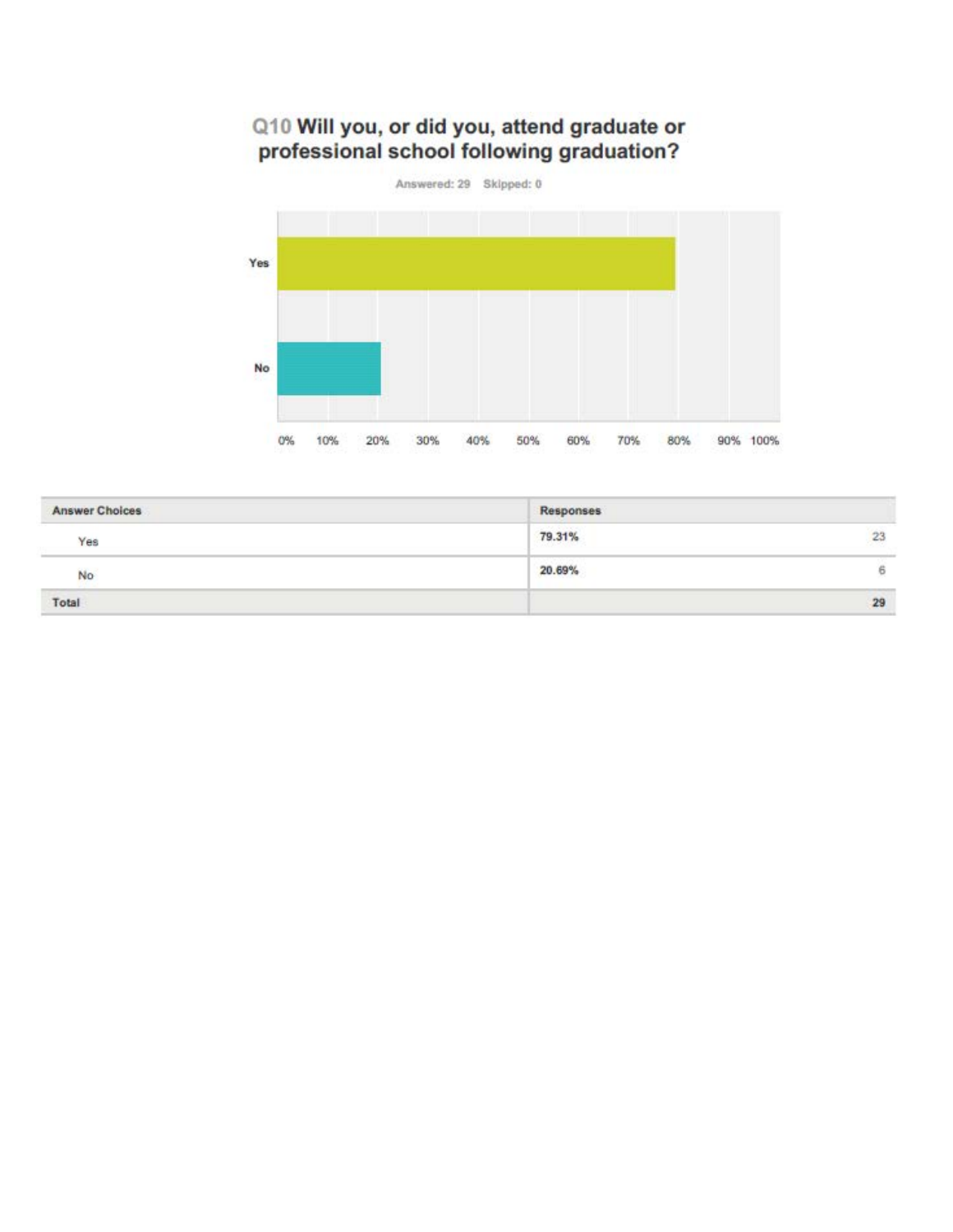# Analysis of Results

The respondent total was 29 students. 62 to 79% of the graduating students found our program "very" or "extremely effective" in meeting the intended learning outcomes. Ranking highest, at 79% very or extremely effective was "integrating specific content from a variety of sources for instructional planning", **23% higher than last year**.

| <b>Question/Skill set</b>                    | <b>Very-extremely</b><br>effective | <b>Moderately effective</b> | <b>Slightly effective</b> |
|----------------------------------------------|------------------------------------|-----------------------------|---------------------------|
| Q3: Presentation<br><b>Skills</b>            | 62%                                | 28%                         | 10% (3 respondents)       |
| Q4: Written<br>Communication                 | 65%                                | 31%                         | 3% (1 respondent)         |
| Q5: Critical Thinking-<br>Problem Solving    | 76%                                | 21%                         | 3% (1 respondent)         |
| Q6: Integrate Content<br>for Lesson Planning | 79%                                | 10%                         | 10% (3 respondents)       |
| Q7: Apply Content<br>for Diverse Students    | 76%                                | 20%                         | 3% (1 respondent)         |
| Q8: Apply faith, Acts<br>of Service          | 72%                                | 14%                         | 10% (3 respondents)       |
| Q10: Scheduled to<br>attend Grad School      | $Yes - 79\%$                       | $No - 21\%$                 |                           |

The lowest ranking outcome with just 62% of the candidates saying it was very or extremely effective was "learning effective presentation skills", with 38% of the graduates saying this was only moderately or slightly effective. In no category did the students say the program was "not at all effective", and only one to three students ranked any feature of the coursework as "slightly effective".

Of special interest was that 79% of graduates saying they plan to finish their teaching credential in a graduate or professional studies program.

Use of Results: The unit has added significant technology and equipment to our classroom where students take EDU302 and EDU404. This will enhance the candidate's experience when presenting their work. Most importantly, while the equipment will enhance the candidate's options and possibilities for making an effective presentation, professors will couple that instruction with the concepts of organization, presentation voice and body language, as well as the written and verbal message. This course content is added for the 2014-15 school year.

------------------------------------------------------------------------------------------------------------------------------------------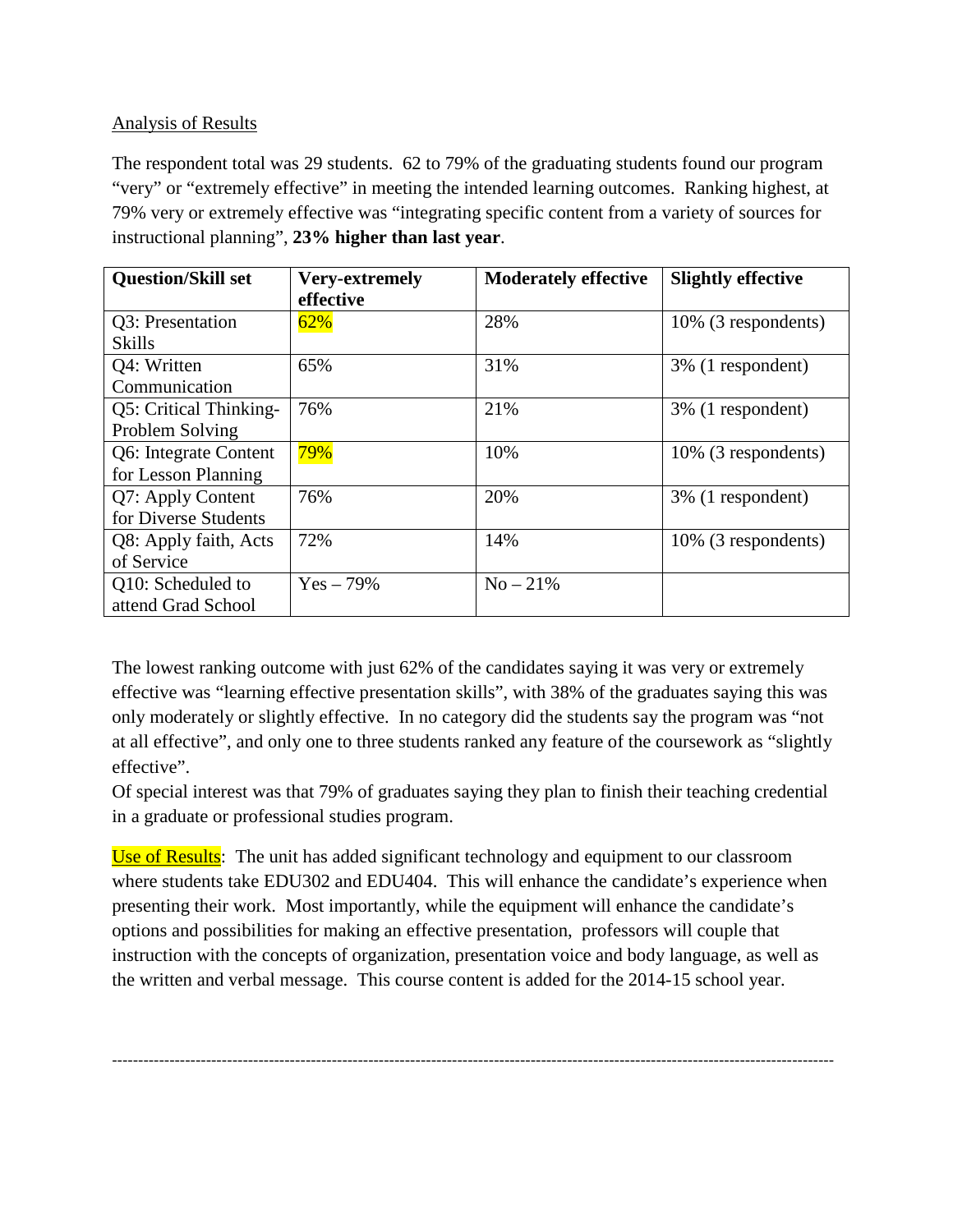#### **Table 7: Fieldwork Host Teacher Survey Data (All Learning Outcomes)**

The criteria for success in the Host Teacher survey data is a score of "proficient" or "superior" ability for 95% of our candidates.





|           | Inability | Emerging<br>ability | Proficient<br>ability | Superior<br>ability | N/A (Candidate had no<br>opportunity) | Total | Average<br>Rating |
|-----------|-----------|---------------------|-----------------------|---------------------|---------------------------------------|-------|-------------------|
| Candidate | 0.00%     | $0.00\%$            | 63.64%                | 22.73%              | 13.64%                                |       |                   |
| ability:  | Ü         | Ü.                  | 14                    |                     | 3                                     | 22    | 3.26              |

# Q2 To what degree did you witness the PLNU candidate apply positive dispositions and/or faith-based influences in the school setting?

Answered: 22 Skipped: 0 **Displayed** positive...  $\overline{2}$ 3  $\mathbf{0}$ Ÿ.  $\overline{4}$ 5

|                    | These traits were<br>rarely evident | These traits were<br>sometimes evident | These traits were<br>often evident | These traits were<br>consistently evident | Total | Average<br>Rating |
|--------------------|-------------------------------------|----------------------------------------|------------------------------------|-------------------------------------------|-------|-------------------|
| Displayed positive | 0.00%                               | 4.55%                                  | 36.36%                             | 59.09%                                    |       |                   |
| traits/influences: |                                     |                                        |                                    | 13                                        | 22    | 3.55              |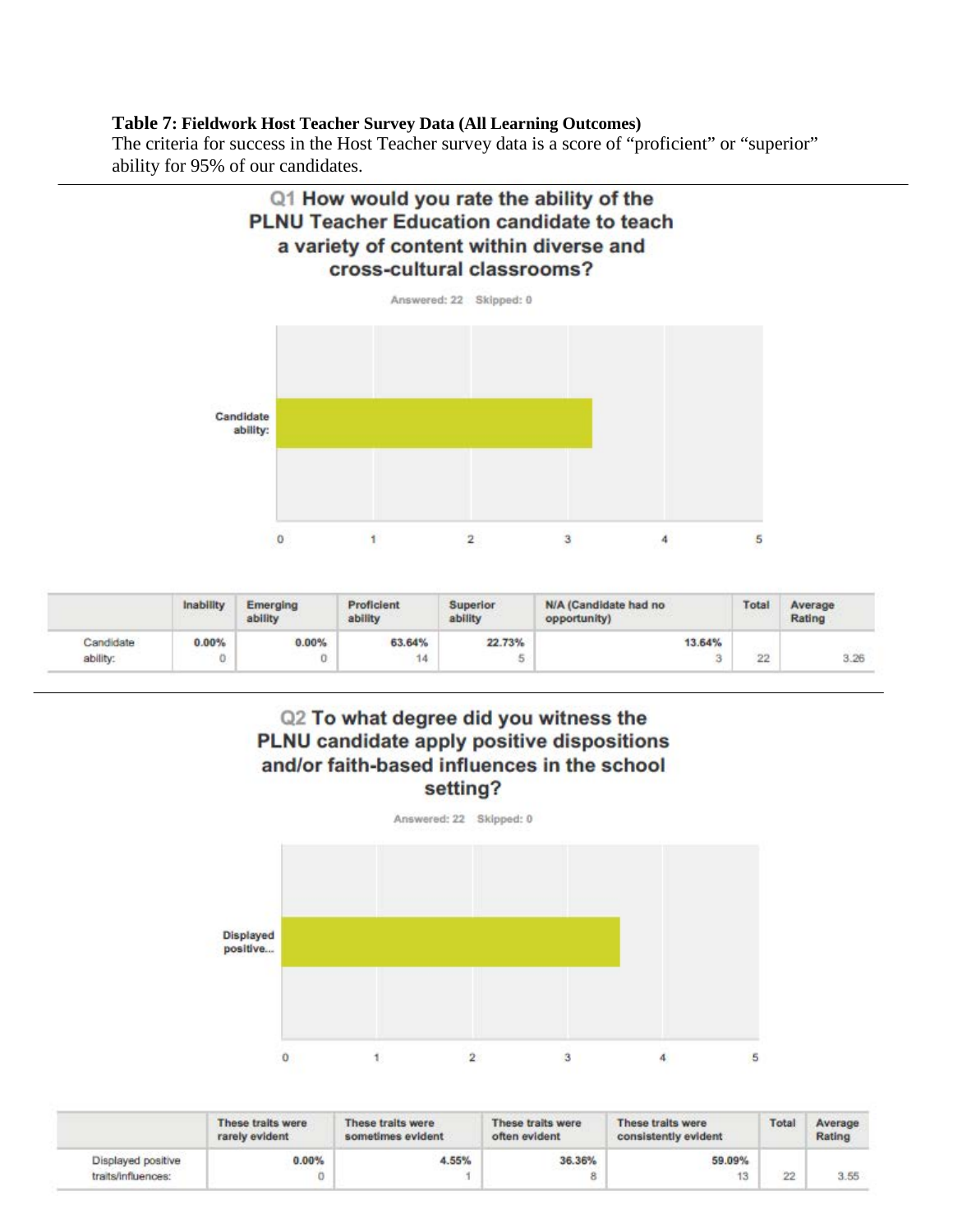# Q3 How would you rate the PLNU candidate's engagement in his/her opportunity for professional and personal growth through the candidate's experience in your classroom?



|                                                         | <b>Rarely</b><br>evident | Sometimes<br>evident | Often<br>evident | Consistently<br>evident | Total | Average<br>Rating |
|---------------------------------------------------------|--------------------------|----------------------|------------------|-------------------------|-------|-------------------|
| Degree of engagement with intent to grow personally and | 0.00%                    | 0.00%                | 40.91%           | 59.09%                  |       |                   |
| professionally:                                         |                          | 0                    |                  | 13                      | 22    | 3.59              |

# Q4 How would you rate the PLNU candidate's attitude of service to students while in your classroom?



|                                                         | Rarely | Sometimes | Often  | Consistently | Total | <b>Average Rating</b> |
|---------------------------------------------------------|--------|-----------|--------|--------------|-------|-----------------------|
| Candidate served willingly with an attitude of service. | 0.00%  | $0.00\%$  | 18.18% | 81.82%<br>18 | 22    | 3.82                  |